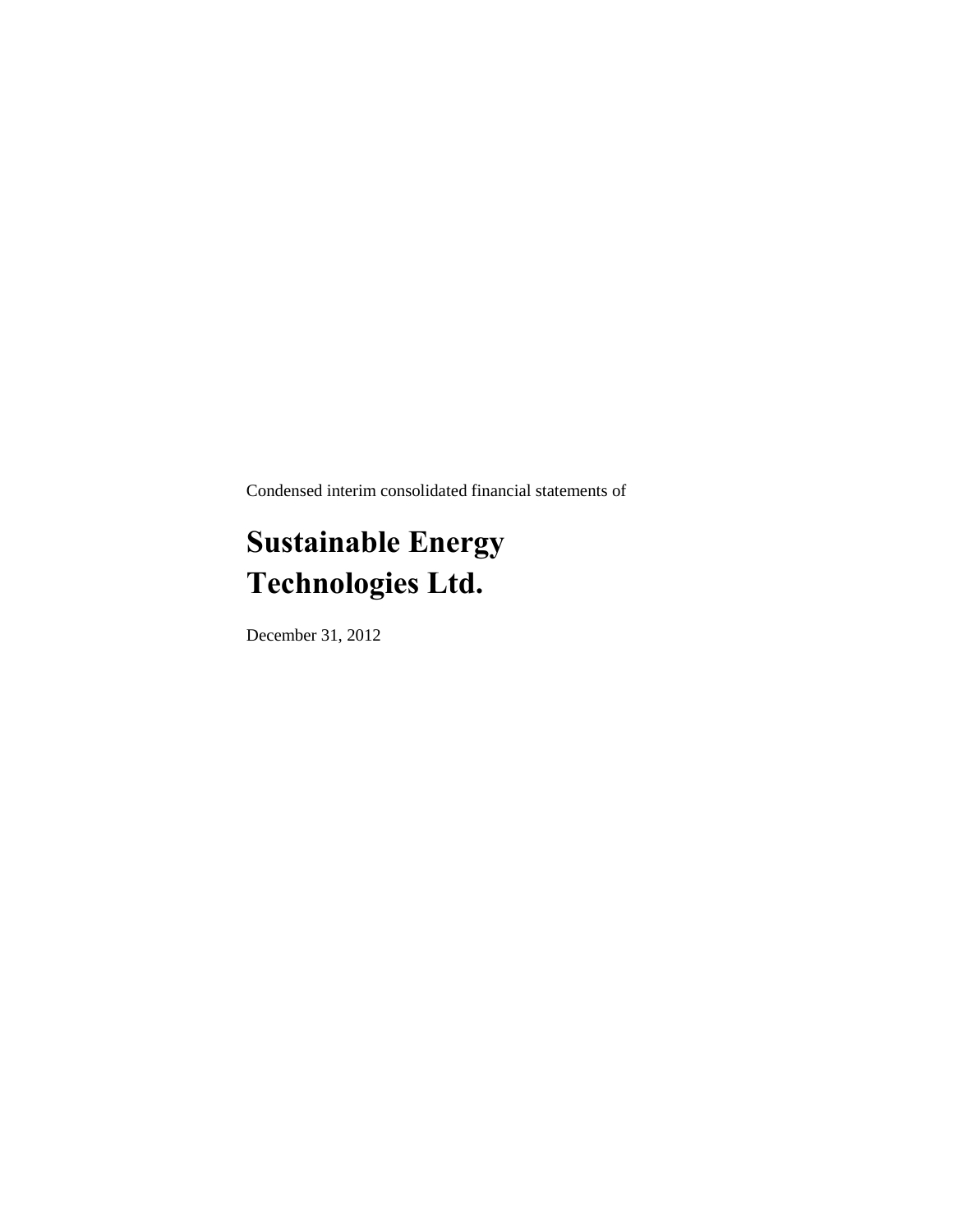December 31, 2012

### Table of contents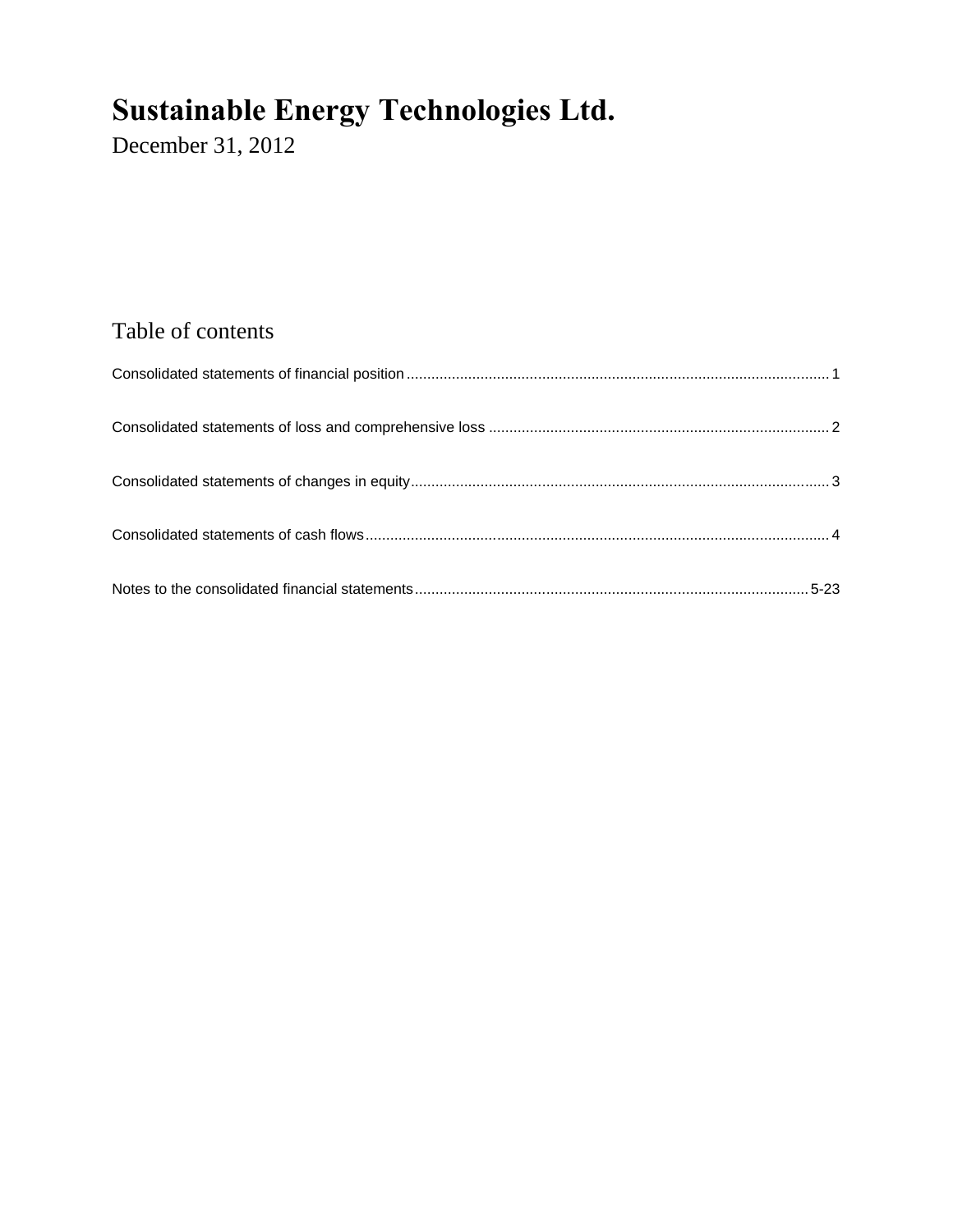Condensed interim consolidated statements of financial position

Stated in Canadian dollars

(Unaudited)

|                                               |                         | December 31,   | September 30,       |
|-----------------------------------------------|-------------------------|----------------|---------------------|
|                                               | <b>Note</b>             | 2012           | 2012                |
|                                               |                         | \$             | \$                  |
| <b>Assets</b>                                 |                         |                |                     |
| Current:                                      |                         |                |                     |
| Cash                                          |                         | 237,322        | 256,104             |
| Cash held in trust                            | 22                      | 250,000        |                     |
| Accounts receivable and advances              |                         | 570,887        | 913,426             |
| Inventory                                     | 3                       | 2,684,385      | 2,712,004           |
| Prepaid expenses and deposits                 |                         | 121,218        | 168,587             |
|                                               |                         | 3,863,812      | 4,050,121           |
| Non-current:                                  |                         |                |                     |
| Development costs                             | $\overline{\mathbf{4}}$ | 848,070        | 937,692             |
| Capital assets                                | 5                       | 84,161         | 96,575              |
|                                               |                         | 4,796,043      | 5.084.388           |
|                                               |                         |                |                     |
| <b>Liabilities</b><br>Current:                |                         |                |                     |
| Accounts payable and accrued liabilities      |                         | 2,396,550      | 1,816,285           |
| Bank debt                                     | 6                       | 1,005,642      | 1,443,830           |
|                                               | 16                      | 100,000        |                     |
| Due to director                               | 7                       | 55,000         |                     |
| Energy Northwest obligation - current portion | 8                       | 71,437         | 45,700              |
| Government grant obligation - current portion |                         | 3,628,629      | 40,382<br>3,346,197 |
|                                               |                         |                |                     |
| Non-current:                                  |                         |                |                     |
| <b>Energy Northwest obligation</b>            | 7                       | 40,958         | 44,900              |
| Government grant obligation                   | 8                       | 156,709        | 176,354             |
| <b>Debentures</b>                             | 9                       | 558,680        | 544,711             |
| <b>Preferred shares</b>                       | 10                      | 8,788,732      | 7,929,418           |
|                                               |                         | 13,173,708     | 12,041,580          |
|                                               |                         |                |                     |
| Shareholders' equity (deficiency)             |                         |                |                     |
| Share capital                                 | 11                      | 5,004,531      | 5,004,531           |
| Warrants                                      | 12                      | 2,267,284      | 2,270,651           |
| Equity component of preferred shares          | 10                      | 3,545,481      | 3,387,391           |
| Share-based payment reserve                   |                         | 5,372,052      | 5,317,378           |
| Foreign currency translation reserve          |                         | (174, 644)     | (184, 625)          |
| <b>Deficit</b>                                |                         | (24, 392, 369) | (22, 752, 518)      |
|                                               |                         | (8,377,665)    | (6,957,192)         |
|                                               |                         | 4,796,043      | 5.084.388           |

*Going concern (Note 2(b)), Commitments (note 20) and Subsequent events (note 22) The accompanying notes are an integral part of these consolidated financial statements*

On behalf of the Board:

{signed} {  $\{$  signed }

Michael Carten, Director Robert Penner, Director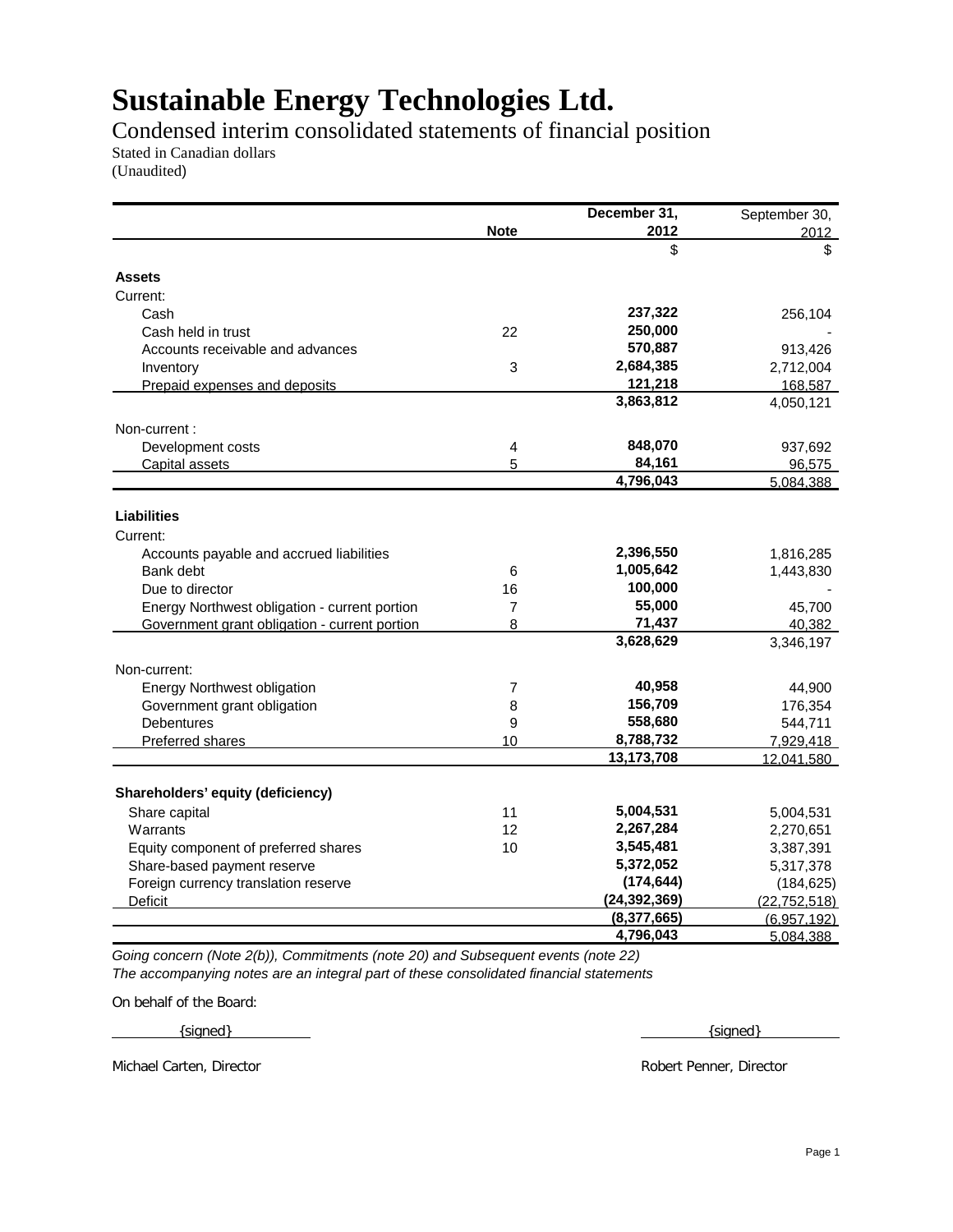Condensed interim consolidated statements of loss and comprehensive loss For the three month periods ended December 31,

Stated in Canadian dollars

(Unaudited)

|                                             | <b>Note</b> | 2012        | 2011        |
|---------------------------------------------|-------------|-------------|-------------|
|                                             |             | \$          | \$          |
| Sales                                       |             | 70,161      | 1,011,215   |
| Cost of goods sold                          |             | 67,200      | 774,589     |
| Gross margin                                |             | 2,961       | 236,626     |
| <b>Expenses</b>                             |             |             |             |
| General and administrative                  | 16          | 278,378     | 438,577     |
| Operations                                  | 16          | 205,815     | 281,170     |
| Product research and development            |             | 240,802     | 221,821     |
| Selling and marketing                       |             | 154,336     | 211,972     |
|                                             |             | 879,331     | 1,153,540   |
| Loss before undernoted items                |             | (876, 370)  | (916, 914)  |
| Financing costs                             | 17          | (763, 505)  | (619, 539)  |
| Interest and other                          |             | 24          | 10.060      |
| <b>Net loss</b>                             |             | (1,639,851) | (1,526,393) |
| Foreign currency adjustment to equity       |             | 9,981       | (43,681)    |
| <b>Total comprehensive loss</b>             |             | (1,629,870) | (1,570,074) |
| Loss per common share                       |             |             |             |
| Basic and diluted                           |             | (0.08)      | (0.08)      |
| Weighted average number of<br>common shares |             |             |             |
| Basic and diluted                           | 11          | 20.915.581  | 20.026.994  |

*The accompanying notes are an integral part of these consolidated financial statements.*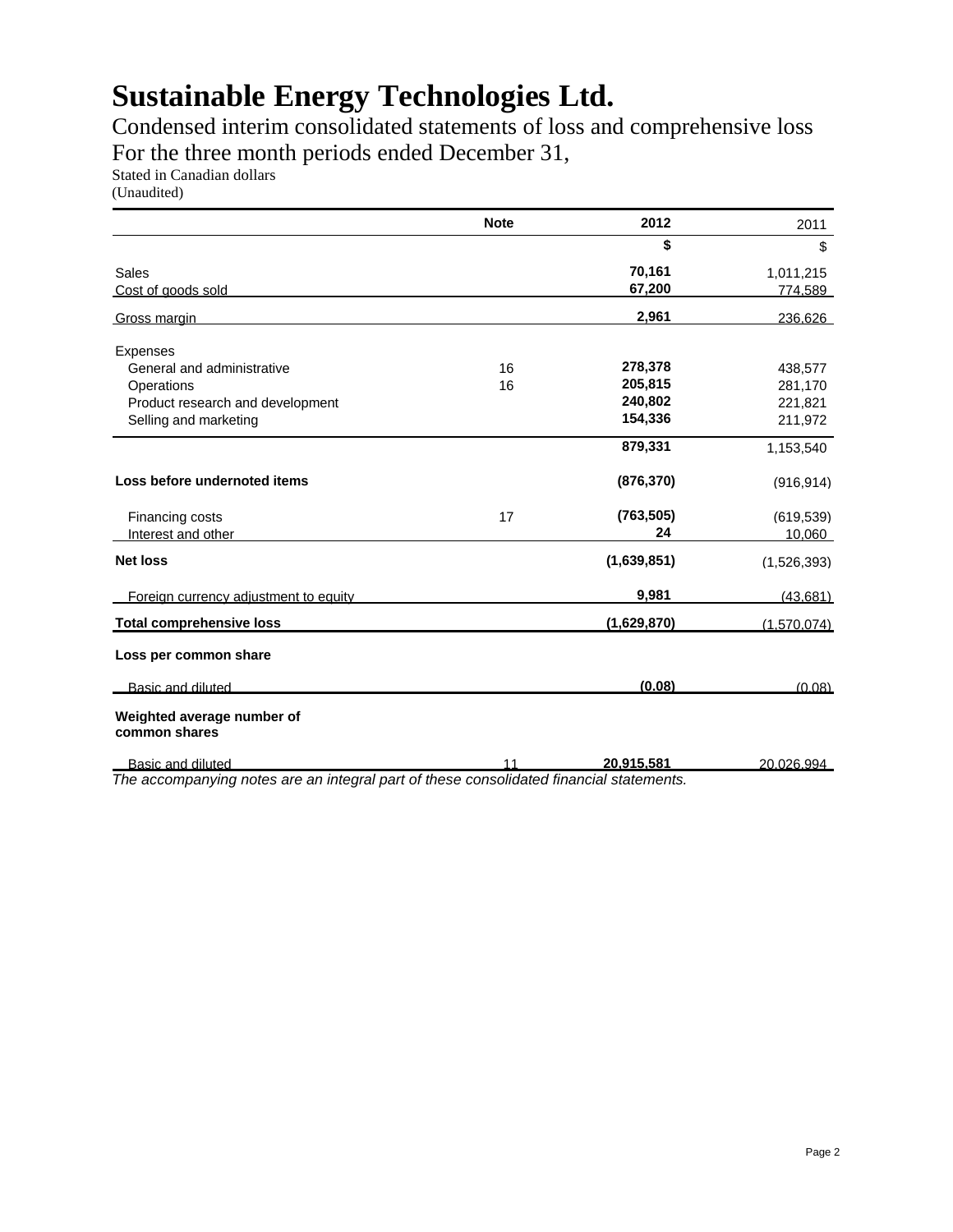Condensed interim consolidated statement of change in equity

For the three month periods ended December 31,

Stated in Canadian dollars

(Unaudited)

|                                                                                 |                      | Share based<br>payment |                 | <b>Equity</b><br>component of<br>preferred |                | Foreign<br>currency<br>translation |                      |
|---------------------------------------------------------------------------------|----------------------|------------------------|-----------------|--------------------------------------------|----------------|------------------------------------|----------------------|
|                                                                                 | <b>Share Capital</b> | reserve                | <b>Warrants</b> | shares                                     | <b>Deficit</b> | reserve                            | Total                |
|                                                                                 | \$                   | \$                     | \$              | \$                                         | \$             | \$                                 | \$                   |
| Balance, October 1, 2012                                                        | 5.004.531            | 5.317.378              | 2.270.651       | 3,387,391                                  | (22.752.518)   | (184.625)                          | (6,957,192)          |
| Loss for the period<br>Other comprehensive gain(loss)<br>Issue of share capital |                      |                        |                 |                                            | (1,639,851)    | 9,981                              | (1,639,851)<br>9,981 |
| Warrants issued                                                                 |                      |                        | 95,044          |                                            |                |                                    | 95,044               |
| Warrants expired                                                                |                      | 98,411                 | (98, 411)       |                                            |                |                                    |                      |
| Equity component of preferred shares                                            |                      |                        |                 | 158,090                                    |                |                                    | 158,090              |
| Share based payments                                                            |                      | (43.737)               |                 |                                            |                |                                    | (43.737)             |
| Balance, December 31, 2012                                                      | 5.004.531            | 5.372.052              | 2.267.284       | 3.545.481                                  | (24.392.369)   | (174.644)                          | (8.377.665)          |
| Balance, October 1, 2011                                                        | 34,258,068           | 4,819,067              | 2,275,418       | 3,184,383                                  | (47.434.153)   | (171,906)                          | (3,069,123)          |
| Loss for the period                                                             |                      |                        |                 |                                            | (1,526,393)    |                                    | (1,526,393)          |
| Other comprehensive gain(loss)                                                  |                      |                        |                 |                                            |                | (43,681)                           | (43, 681)            |
| Issue of share capital                                                          | 13,999               |                        |                 |                                            |                |                                    | 13,999               |
| Warrants issued                                                                 |                      |                        | 98,411          |                                            |                |                                    | 98,411               |
| Warrants expired                                                                |                      | 66,572                 | (66, 572)       |                                            |                |                                    |                      |
| Equity component of preferred shares                                            |                      |                        |                 | 426,900                                    |                |                                    | 426,900              |
| Share based payments                                                            |                      | 26,751                 |                 |                                            |                |                                    | 26,751               |
| Balance, December 31, 2011                                                      | 34.272.067           | 4.912.390              | 2.307.257       | 3.611.283                                  | (48.960.546)   | (215.587)                          | (4.073.136)          |

*The accompanying notes are integral part of these consolidated financial statements.*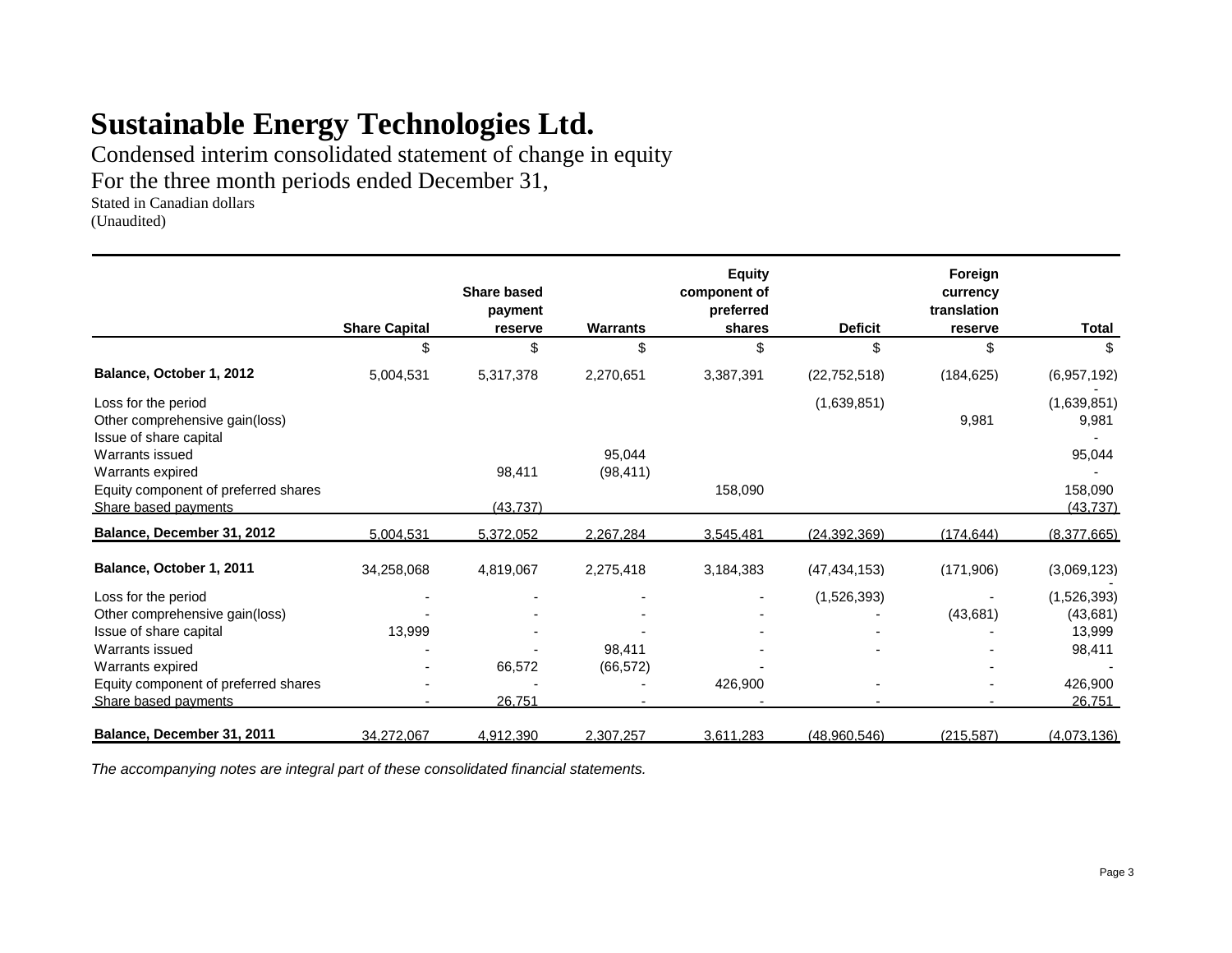Condensed interim consolidated statements of cash flows

For the three month periods end December 31,

Stated in Canadian dollars

(Unaudited)

|                                                      | <b>Note</b> | 2012        | 2011        |
|------------------------------------------------------|-------------|-------------|-------------|
|                                                      |             | \$          | \$          |
| <b>Operating activities</b>                          |             |             |             |
| Net loss                                             |             | (1,639,851) | (1,526,393) |
| Amortization of capital assets and development costs |             | 109,899     | 105,706     |
| Share-based payments                                 |             | (43, 737)   | 26,751      |
| Finance costs                                        |             | 763,505     | 619,488     |
| Unrealized foreign exchange loss (gain)              |             | 1,219       | (15, 195)   |
|                                                      |             | (808, 965)  | (789, 643)  |
| Net change in non-cash working capital               | 19          | 910,721     | 13,721      |
| Cash flow provided/(used )in operating activities    |             | 101,756     | (775, 922)  |
| <b>Financing activities</b>                          |             |             |             |
| Bank debt                                            |             | (438, 188)  | (224, 972)  |
| Repayment of government grant                        |             | (2,000)     |             |
| Due to director                                      |             | 100,000     |             |
| Proceeds from preferred shares                       |             | 500,000     | 1,000,000   |
| Cost of issuing preferred shares                     |             |             | (36, 156)   |
| Cash financing costs paid                            |             | (34, 086)   | (19, 962)   |
| Cash flow from financing activities                  |             | 125,726     | 718,910     |
| <b>Investing activities</b>                          |             |             |             |
| Cash held in trust                                   |             | (250,000)   |             |
| Capital asset additions                              |             |             | (14, 779)   |
|                                                      |             |             |             |
| Cash flow used in investing activities               |             | (250,000)   | (14, 779)   |
| Foreign exchange on cash held in foreign operations  |             | 3,736       | (31, 958)   |
| Net change in cash                                   |             | (18, 782)   | (103, 749)  |
| Cash, beginning of period                            |             | 256,104     | 328,821     |
| Cash, end of period                                  |             | 237,322     | 225,072     |

*The accompanying notes are an integral part of these consolidated financial statements*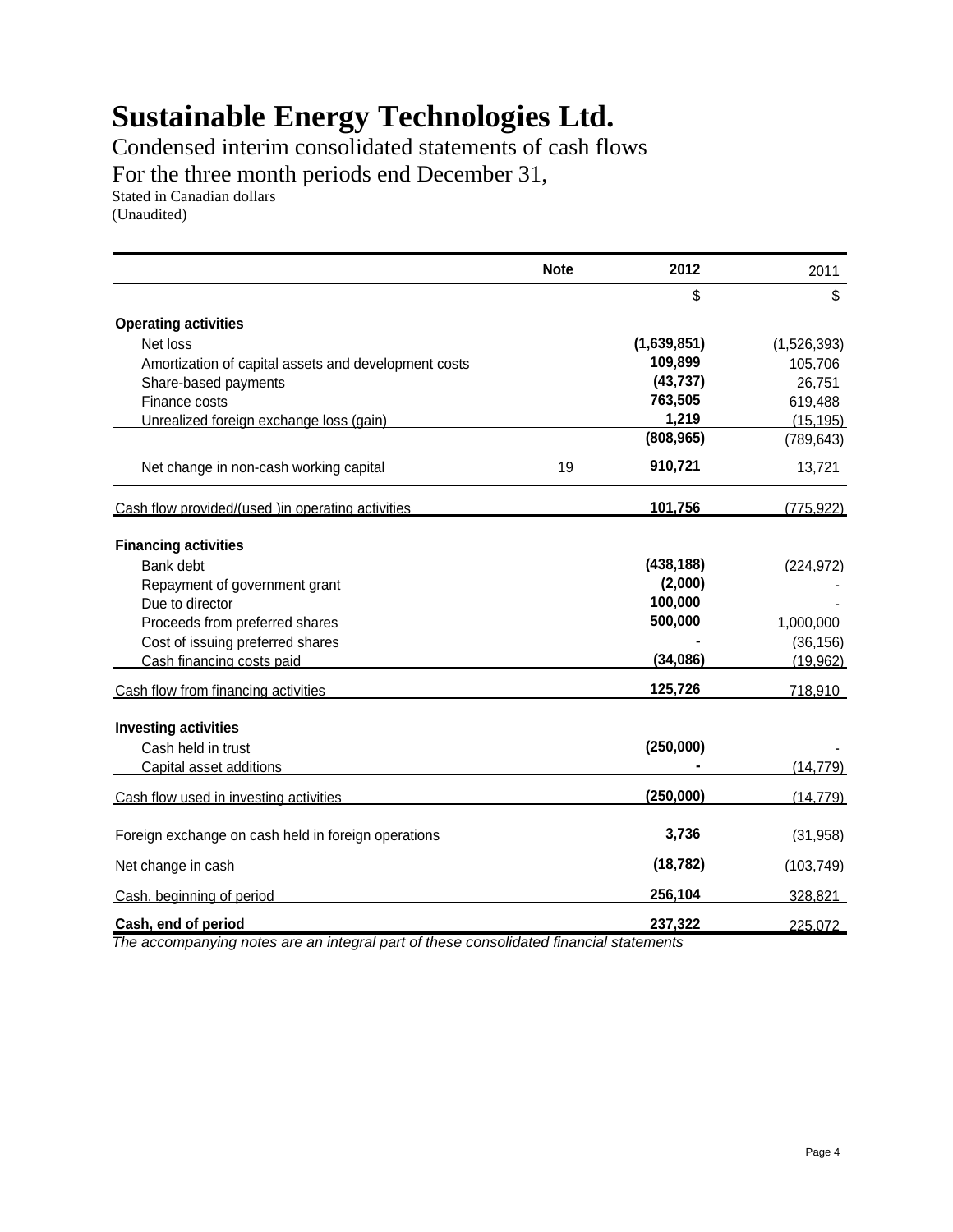Notes to the condensed interim consolidated financial statements

December 31, 2012

Stated in Canadian dollars (Unaudited)

### **1. Description of the business**

Sustainable Energy Technologies Ltd ("Sustainable Energy", "Sustainable" or the "Company"), incorporated under the Business Corporations Act of Alberta, develops and manufactures advanced power inverters for the emerging alternative and renewable energy industry - solar photovoltaic ("PV") systems, small wind turbines, fuel cells and all forms of energy storage. The Company is a publicly traded company headquartered at 609-14th St NW, Calgary, Alberta, Canada and its shares trade on the Toronto Stock Exchange Venture Exchange "TSX-V" under the symbol "STG".

#### **2. Basis of preparation**

#### **(a) Statement of compliance**

These unaudited interim condensed consolidated interim financial statements ("the financial statements") were prepared by management in accordance with International Accounting Standard ("IAS") 34, "Interim Financial Reporting" using accounting policies consistent with International Financial Reporting Standards (" IFRS"), as issued by the International Accounting Standards Board (" IASB"). The financial statements do not comprise of all the information required for annual audited consolidated financial statements and therefore should be read in conjunction with the annual audited consolidated financial statements for the year ended September 30, 2012, which were prepared in accordance with IFRS. These unaudited interim financial statements follow the same accounting policies as outlined in the notes 2 and 4 to the audited consolidated financial statements for the year ended September 30, 2012.

The preparation of financial statements requires the use of certain critical accounting estimates. It also requires management to exercise judgment in applying the Company's accounting policies. The areas involving a higher degree of judgment or complexity, or areas where assumptions and estimates are significant to the financial statements are consistent with those disclosed in Note 3 of the September 30, 2012 audit consolidated financial statements

These financial statements were approved and authorized for issuance by the Board of Directors of Company on February 28, 2013.

#### **(b) Going concern**

The consolidated financial statements were prepared on a going concern basis. The going concern basis assumes that the Company will continue in operation for the foreseeable future and will be able to realize its assets and discharge its liabilities and commitments in the normal course of business.

At December 31, 2012, the Company had not yet achieved profitable operations since its inception and accumulated a deficit of \$24,392,369, after a reclassification of \$30,000,000 from share capital (2011 - \$48,872,761) and recognized a cash flow surplus in 2013 of \$101,756 (2011 - \$(775,922)). Whether and when the Company can attain profitability and positive cash flows from operations is uncertain. The lack of profitable operations and cash flow deficiency may cast significant doubt on the Company's ability to continue as a going concern, the Company had a working capital surplus of \$235,182 at December 31, 2012 (2011 - \$2,072,353).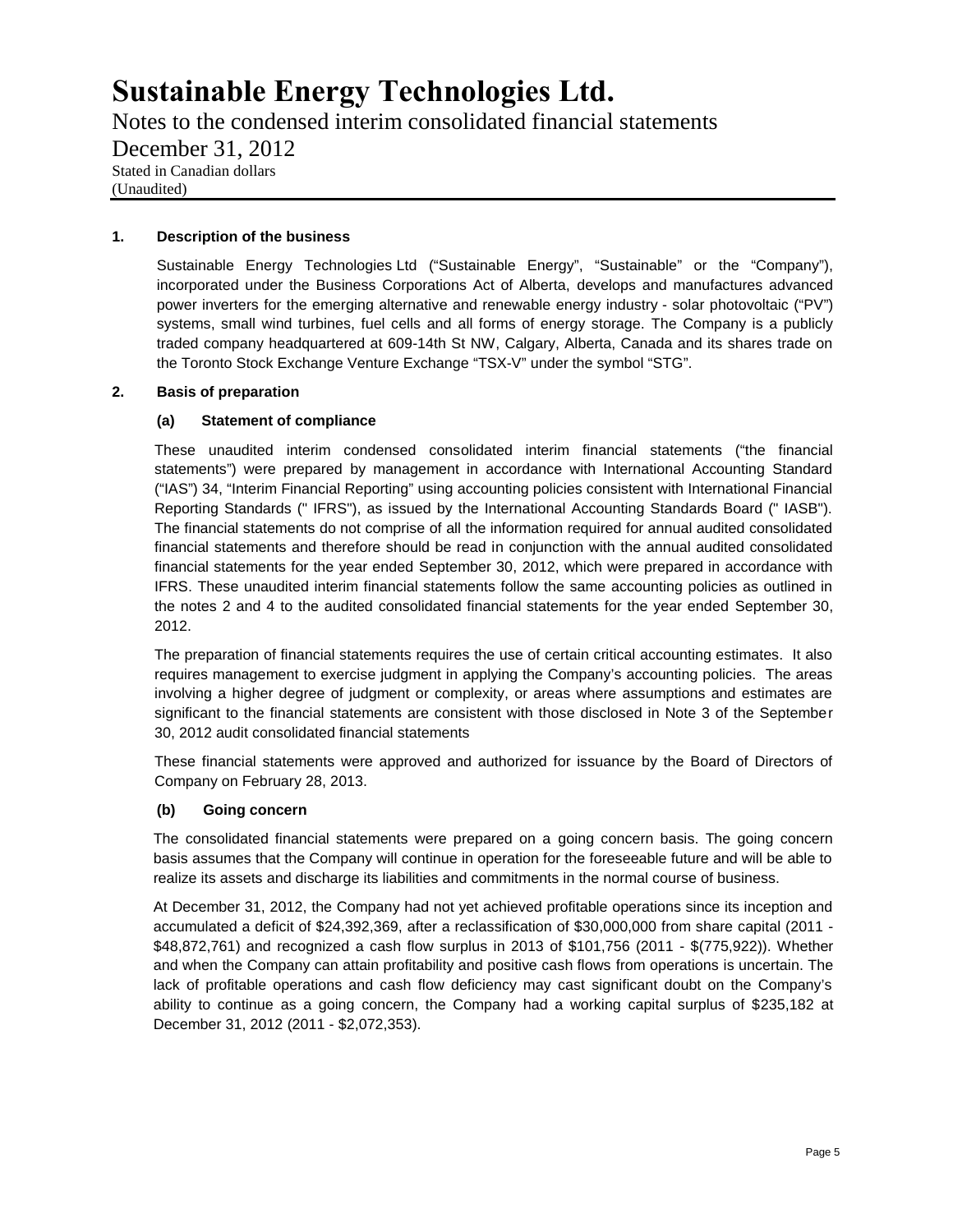Notes to the condensed interim consolidated financial statements

December 31, 2012

Stated in Canadian dollars (Unaudited)

#### **2. Basis of preparation (continued)**

#### **(b) Going concern (continued)**

The ability to continue as a going concern is dependent on completing equity or debt financings or generating profitable operations in the future in order to meet liabilities as they come due and enable the Company to continue operations. The ability to continue as a going concern may be adversely impacted by the loss of customers and falling sales per customer. To address its financing requirements, the Company will seek financing through the issuance of common shares, First Preferred Shares and Units of STG Markets Limited Partnership and debentures. The outcome of these matters cannot be predicted at this time.

These condensed interim consolidated financial statements do not include any adjustments which could be significant to the amounts and classification of assets and liabilities that may be necessary should the Company be unable to obtain equity or debt financings or generate profitable operations in the future. Failure to continue as a going concern would require the restatement of assets, liabilities and shareholders' deficiency on a liquidation basis, which could differ materially from the going concern basis.

#### **(c) Recently adopted accounting standards:**

Recent accounting pronouncement that have been issued but are not yet effective are consistent with those disclosed in the Company's audited consolidated financial statements for the year ended September 30, 2012.

#### **3. Inventory**

The total carrying amount and classification of inventory was as follows:

|                | December 31, | September 30, |
|----------------|--------------|---------------|
|                | 2012         | 2012          |
|                | \$           | \$            |
| Finished goods | 483,538      | 488,205       |
| Component      | 2,096,962    | 2,119,914     |
| <b>Other</b>   | 103,885      | 103,885       |
|                | 2,684,385    | 2,712,004     |

As at December 31, 2012, \$2,684,385 (2011 - \$3,339,977) of inventory was carried at cost and \$nil (2011 - \$nil) was carried at net realizable value.

#### **4. Development costs**

| <b>Carrying value</b>                                                                                                                         | December 31,<br>2012 | September 30,<br>2012 |
|-----------------------------------------------------------------------------------------------------------------------------------------------|----------------------|-----------------------|
|                                                                                                                                               |                      | \$                    |
| Development of wind turbine technology<br>Development of power electronics intellectual property<br>Development of power electronics platform | 848.068              | 937,690               |
| Total                                                                                                                                         | 848.070              | 937,692               |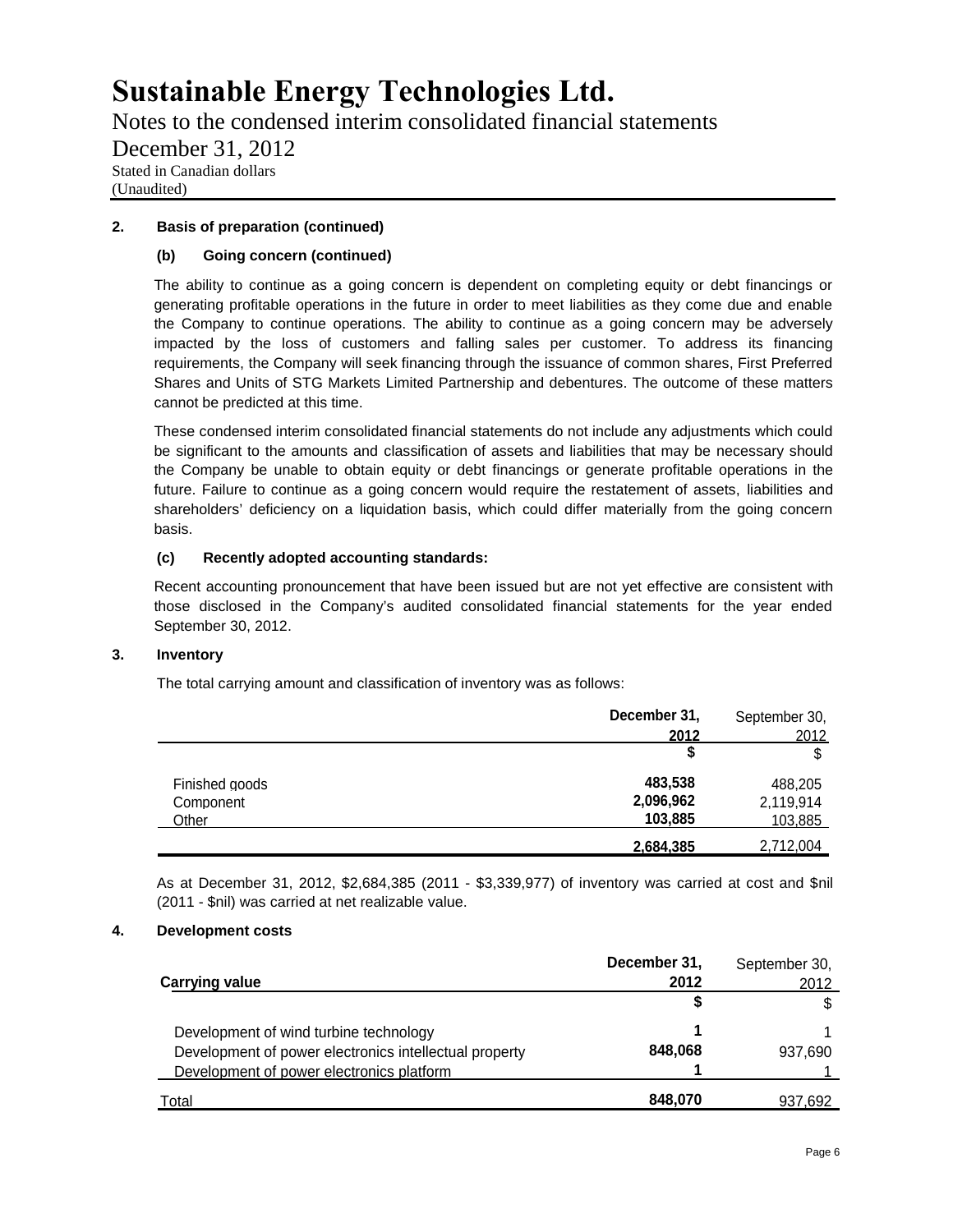Notes to the condensed interim consolidated financial statements

December 31, 2012

Stated in Canadian dollars

(Unaudited)

#### **4. Development costs (continued)**

| Cost                                                              | <b>Development</b><br>of wind<br>turbine<br>technology | <b>Development</b><br>of power<br>electronics<br>intellectual<br>property | <b>Development</b><br>of power<br>electronics<br>platform | Total                   |
|-------------------------------------------------------------------|--------------------------------------------------------|---------------------------------------------------------------------------|-----------------------------------------------------------|-------------------------|
|                                                                   | S                                                      | S                                                                         |                                                           | S                       |
| Balance October 1, 2011<br>Foreign currency translation           | 1,894,618                                              | 3.938.948<br>(203, 500)                                                   | 1,460,739<br>(16,900)                                     | 7,294,305<br>(220, 400) |
| <b>Balance September 30, 2012</b><br>Foreign currency translation | 1,894,618                                              | 3,735,448<br>36,458                                                       | 1,443,839<br>3.207                                        | 7,073,905<br>39,665     |
| <b>Balance December 31, 2012</b>                                  | 1,894,618                                              | 3.771.906                                                                 | 1.447.046                                                 | 7,113,570               |
|                                                                   |                                                        | <b>December 2004</b>                                                      |                                                           |                         |

|                                                   |                                                        | <b>Development</b>                                  |                                                           |            |
|---------------------------------------------------|--------------------------------------------------------|-----------------------------------------------------|-----------------------------------------------------------|------------|
| <b>Accumulated amortization</b><br>and impairment | <b>Development</b><br>of wind<br>turbine<br>technology | of power<br>electronics<br>intellectual<br>property | <b>Development</b><br>of power<br>electronics<br>platform | Total      |
|                                                   | S                                                      | S                                                   | S                                                         | S          |
| Balance October 1, 2011                           | 1.894.617                                              | 2,545,774                                           | 1.460.738                                                 | 5,901,129  |
| Amortization                                      |                                                        | 395.546                                             |                                                           | 395,546    |
| Foreign currency translation                      |                                                        | (143.562)                                           | (16.900)                                                  | (160, 462) |
| Balance September 30, 2012                        | 1,894,617                                              | 2,797,758                                           | 1,443,838                                                 | 6,136,213  |
| Amortization                                      |                                                        | 97,486                                              |                                                           | 97,486     |
| <b>Foreign currency translation</b>               | -                                                      | 28,594                                              | 3,207                                                     | 31,801     |
| <b>Balance December 31, 2012</b>                  | 1.894.617                                              | 2.923.838                                           | 1.447.045                                                 | 6.265.500  |

Depreciation of the intangible asset is included in the condensed interim consolidated statement of loss and comprehensive loss under the line item product research and development.

#### **5. Capital assets**

|                                 | December 31, | September 30, |
|---------------------------------|--------------|---------------|
|                                 | 2012         | 2012          |
|                                 | \$           | \$            |
| Carrying value                  |              |               |
| Computer equipment and software | 17,878       | 19.507        |
| Lab equipment                   | 43,884       | 51,107        |
| Furniture and equipment         | 20,283       | 23,422        |
| Dies and molds                  | 2,116        | 2,539         |
| Total                           | 84,161       | 96,575        |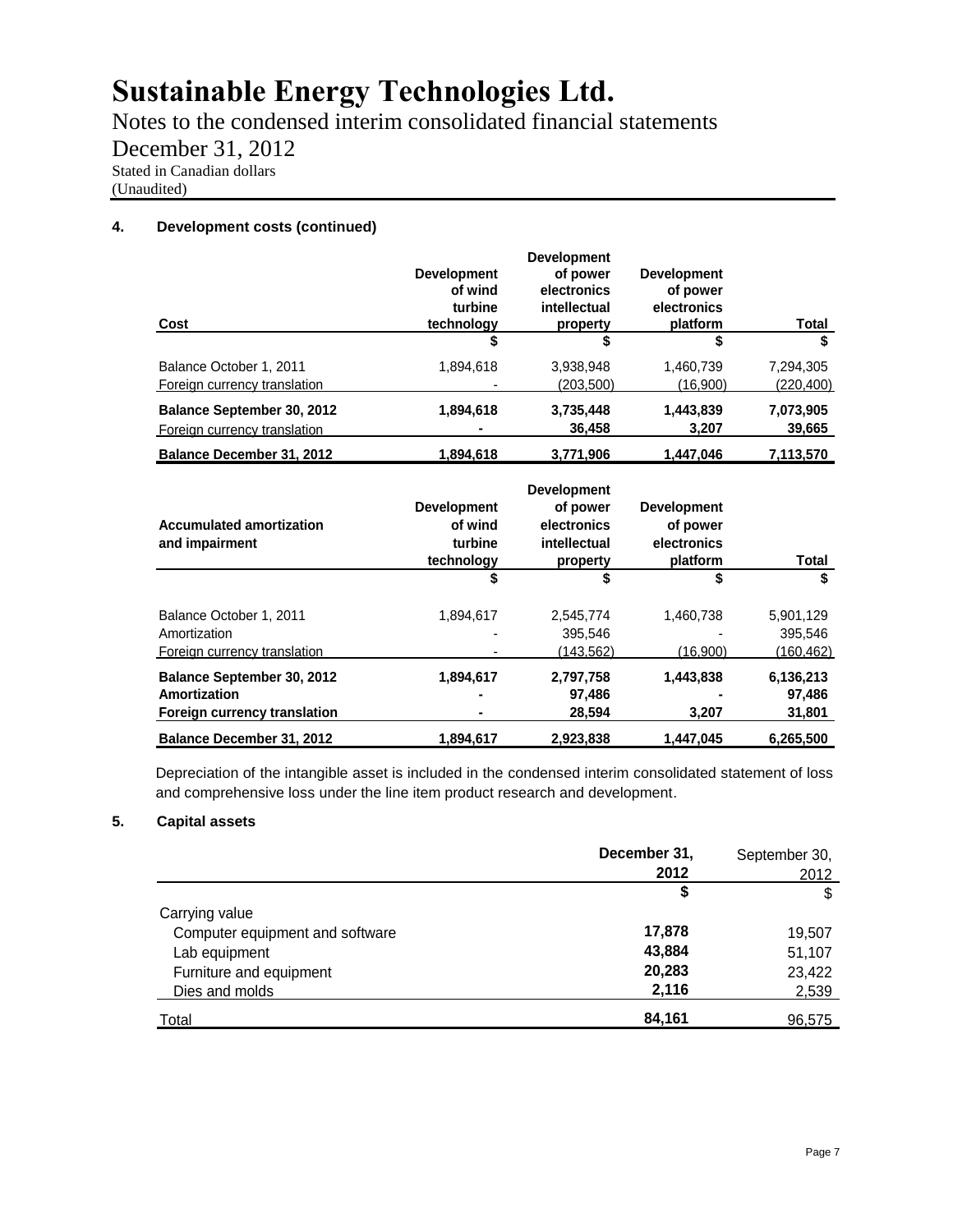Notes to the condensed interim consolidated financial statements

December 31, 2012

Stated in Canadian dollars

(Unaudited)

#### **5. Capital assets (continued)**

|                                                     | Computer                                        |                          |                                      |                                   |                                        |
|-----------------------------------------------------|-------------------------------------------------|--------------------------|--------------------------------------|-----------------------------------|----------------------------------------|
|                                                     | equipment                                       |                          | <b>Furniture</b>                     |                                   |                                        |
|                                                     | and                                             | Lab                      | and                                  | Dies and                          |                                        |
| Cost                                                | software                                        | equipment                | equipment                            | models                            | Total                                  |
|                                                     | \$                                              | \$                       |                                      | \$                                | \$                                     |
| Balance September 30, 2012<br><b>Additions</b>      | 477,011                                         | 580,984                  | 136,236                              | 35,797                            | 1,230,028                              |
| Balance December 31, 2012                           | 477,011                                         | 580,984                  | 136,236                              | 35,797                            | 1,230,028                              |
| <b>Accumulated amortization</b><br>and impairment   | <b>Computer</b><br>equipment<br>and<br>software | Lab<br>equipment         | <b>Furniture</b><br>and<br>equipment | Dies and<br>models                | Total                                  |
|                                                     | \$                                              | \$                       |                                      | \$                                | \$                                     |
| Balance September 30, 2012<br>Amortization          | 457,504<br>1,629                                | 529,877<br>7,223         | 112,814<br>3,139                     | 33,258<br>423                     | 1,133,453<br>12,414                    |
| Balance December 31, 2012                           | 459,133                                         | 537,100                  | 115,953                              | 33,681                            | 1,145,867                              |
|                                                     | Computer<br>equipment<br>and                    | Lab                      | Furniture<br>and                     | Dies and                          |                                        |
| Cost                                                | software                                        | equipment                | equipment                            | models                            | Total                                  |
| Balance October 1, 2011<br>Additions<br>Disposals   | \$<br>483,385<br>8,364<br>(14, 738)             | \$<br>578,872<br>2,112   | \$<br>160,801<br>4,223<br>(28, 788)  | \$<br>43,189<br>4,648<br>(12,040) | \$<br>1,266,247<br>19,347<br>(55, 566) |
| Balance September 30, 2012                          | 477,011                                         | 580,984                  | 136,236                              | 35,797                            | 1,230,028                              |
| Accumulated amortization<br>and impairment          | Computer<br>equipment<br>and<br>software        | Lab<br>equipment         | Furniture<br>and<br>equipment        | Dies and<br>models                | Total                                  |
|                                                     | \$                                              | \$                       |                                      | \$                                | \$                                     |
| Balance October 1, 2011<br>Amortization<br>Disposal | 452,441<br>19,354<br>(14, 291)                  | 504,866<br>25,020<br>(9) | 120,345<br>8,693<br>(16, 224)        | 36,059<br>9,667<br>(12, 468)      | 1,113,711<br>62,734<br>(42, 992)       |
| Balance September 30, 2012                          | 457,504                                         | 529,877                  | 112,814                              | 33,258                            | 1,133,453                              |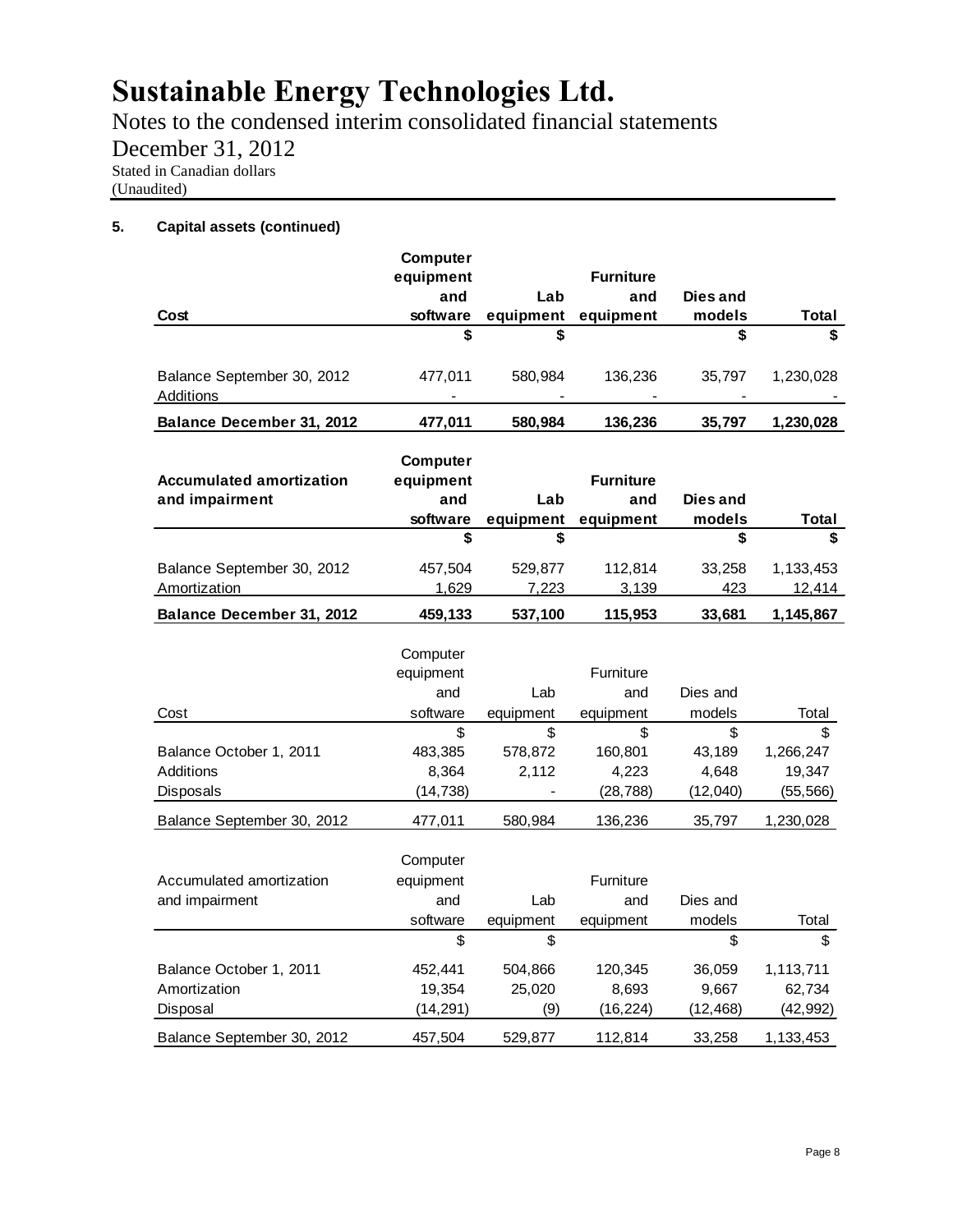Notes to the condensed interim consolidated financial statements

December 31, 2012

Stated in Canadian dollars

(Unaudited)

#### **6. Bank debt**

The Company has a \$1,500,000 operating line of credit. The operating line is secured by Doughty Hanson through an Equity Commitment Agreement. Interest is payable at the bank's prime rate plus 3% (2011 – prime rate plus 2.75%) and amounts outstanding are repayable upon demand.

#### **7. Energy Northwest obligation**

|                                                                                                       | December 31,<br>2012 | September 30,<br>2012 |
|-------------------------------------------------------------------------------------------------------|----------------------|-----------------------|
|                                                                                                       |                      |                       |
| Obligation to Energy Northwest (\$133,178 US)<br>Less: current portion of Energy Northwest obligation | 95,958<br>55,000     | 90,600<br>45,700      |
|                                                                                                       | 40,958               | 44.900                |

Energy Northwest (formerly "Washington Public Power Supply System") made contributions of services SEL towards the development of SEL's step wave power conversion technology valued at US\$182,178. Under its agreement with SEL, Energy Northwest is entitled to annual compensation for such contribution in an amount equal to 10% of SEL's gross monthly sales: in any year; provided, however, that the compensation payable in any year is not to be less than US\$7,000 and not more than 20% of Energy Northwest's total contribution plus interest calculated at an annual (APR) rate of 20% of the outstanding balance unpaid at the end of the year. Compensation payments are to be completed by January 1, 2016. The obligation is unsecured.

The compensation payable to Energy Northwest in any year until January 1, 2016 is dependent on product sales using the SWPC technology, subject to the above noted annual minimum and maximum thresholds in the year. As the sole basis for the repayment of the loan was linked to future gross sales in SEL, management has determined that the obligation to Energy Northwest contained an embedded derivative and accordingly the loan was required to be accounted for as an embedded derivative in accordance with IAS 39. This requires that the underlying liability and the embedded derivative be recognized at fair value with subsequent changes in value being recognized in the consolidated statement of loss and comprehensive loss each period. Due to the emerging nature of the Company's business, it has not possible to accurately forecast future product sales and the estimated amount payable to Energy Northwest until the end of the term of the Agreement. At September 30, 2012, the Company completed the development of the  $3<sup>rd</sup>$  generation STX inverter, which does not use the SWPC technology, and the Company will cease production of inverters based on the SWPC technology resulting in the minimum compensation being payable to Energy Northwest in subsequent years.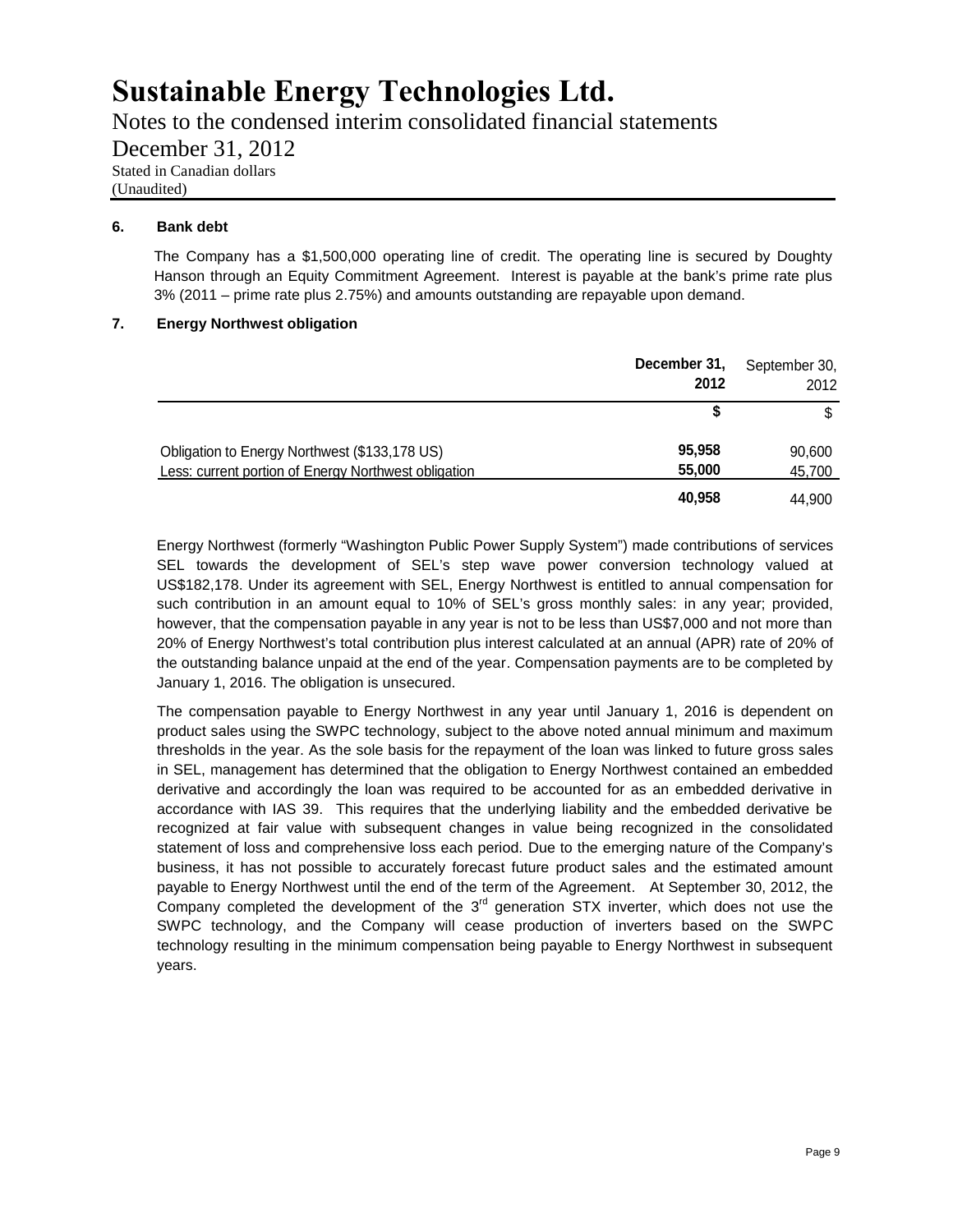Notes to the condensed interim consolidated financial statements

December 31, 2012

Stated in Canadian dollars

(Unaudited)

#### **8. Government grant obligation**

#### *National Research Council*

The Company entered into an agreement with the National Research Council ("NRC") to fund 60% of the salaries it incurs to commercialize the universal electronic platform to a maximum of \$245,241. The Company has received the maximum amount. A royalty of 1.9% of gross revenue after October 1, 2008 is payable until the National Research Council has recovered one and a half times the amount advanced to the Company or for a period of eleven years after the beginning of the repayment schedule. The remaining payable or potentially payable under the agreement is \$314,120 (2012 - \$324,120).

The carrying amount of the financial liability related to the government grant obligation is the following:

|                                                 | December 31,<br>2012 | September 30,<br>2012 |
|-------------------------------------------------|----------------------|-----------------------|
|                                                 | \$                   |                       |
| Government grant (NRC)<br>Less: current portion | 228,146<br>(71.437)  | 216,736<br>(40.382)   |
| <b>Total</b>                                    | 156,709              | 176,354               |

#### **9. Debentures**

On June 29, 2012, the Company issued \$800,000 in 5-year subordinated debentures ("Debentures**"**), issued at an original issue discount of 12.5% to net the Company \$699,875. The debentures bear interest at a rate of 3% per annum, plus an amount equal to 0.8% of the consolidated revenues realized by the Company and are both payable on a quarterly basis during the term of the debenture. The Debenture is callable by the Company at par at any time after the second anniversary of issue. The debentures are secured by a general security agreement. The principal amount of \$800,000 is repayable in 12 equal quarterly payments commencing 2 years after issuance. The Company incurred transaction costs related to the issue of the debentures of \$39,402. The effective interest rate on the debentures is estimated to be 25.83%.

The royalty payments on the debenture are linked to future gross sales of the Company. Management has determined that the royalty payments were required to be bifurcated and accounted for as an embedded derivative and accordingly the loan was required to be accounted for as an embedded derivative in accordance with IAS 39. This requires that the embedded derivative be recognized at fair value with subsequent changes in value being recognized in the consolidated statement of loss and comprehensive loss each period. At December 31, 2012, the embedded derivative was determined to have a fair value of \$109,740 (2012 - \$nil).

The required principal and interest repayments for the next five years are as follows:

| Period ending December 31, 2013 |      | \$24,000 |
|---------------------------------|------|----------|
|                                 | 2014 | 156,833  |
|                                 | 2015 | 283,667  |
|                                 | 2016 | 275.667  |
|                                 | 2017 | 134,833  |
|                                 |      |          |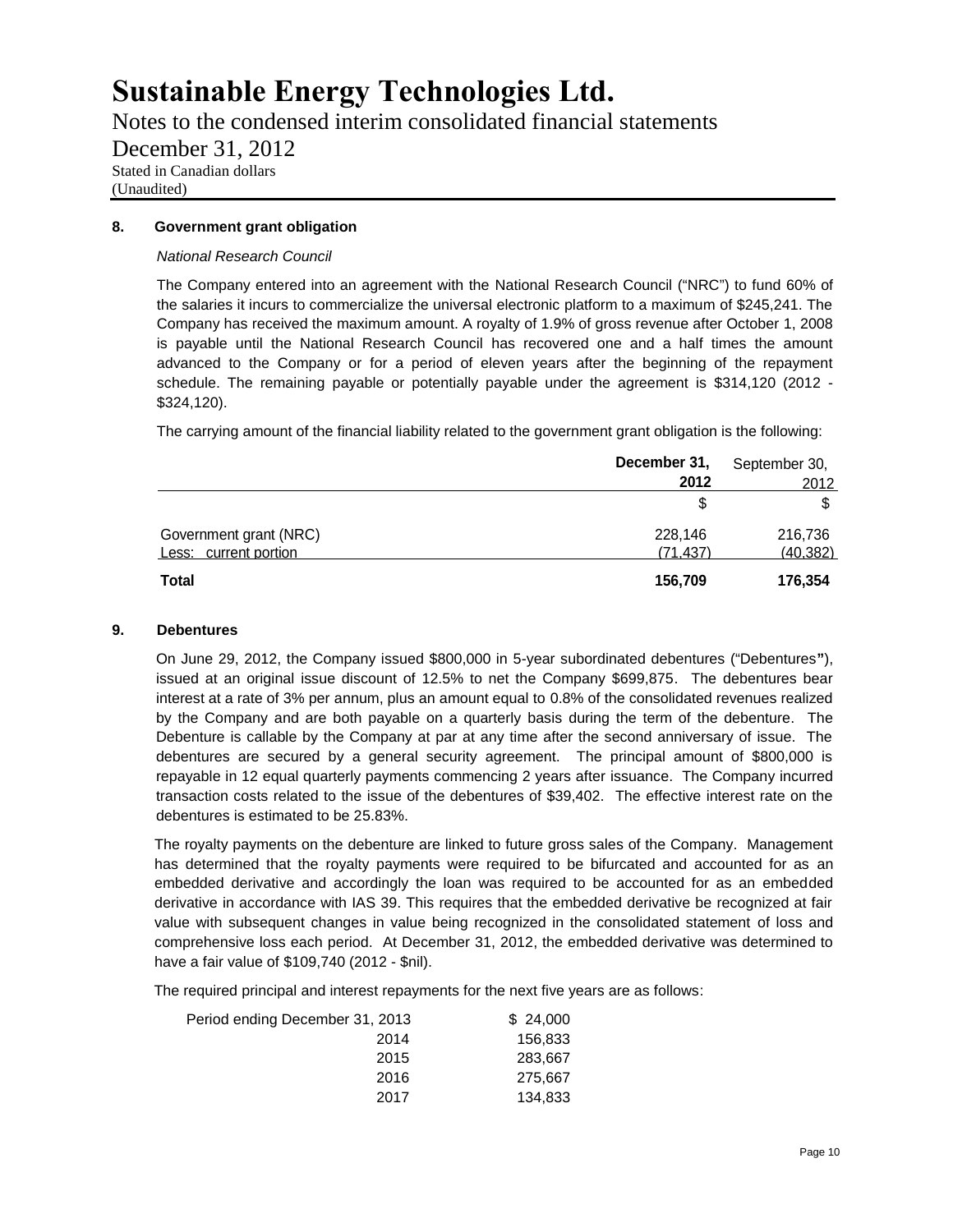Notes to the condensed interim consolidated financial statements

December 31, 2012

Stated in Canadian dollars

(Unaudited)

#### **10. Preferred shares**

| Balance at December 31, 2012   | 6,856,312    | 2.465.334    | 1.278.482    | 10,600,128 |
|--------------------------------|--------------|--------------|--------------|------------|
| Accretion                      | 533,250      |              |              | 533,250    |
| Balance at September 30, 2012  | 6,323,062    | 2,465,334    | 1,278,482    | 10,066,878 |
| Conversion of preferred shares | (414.322)    | (205.761)    |              | (620.083)  |
| Accretion                      | 1,938,009    |              |              | 1,938,009  |
| Balance at October 1, 2011     | 4,799,375    | 2,671,095    | 1,278,482    | 8,748,952  |
|                                | \$           | \$           | \$           | \$         |
| Series 7                       | shares       | shares       | shares       | Total      |
|                                | of preferred | of preferred | of preferred |            |
|                                | component    | component    | component    |            |
|                                | Debt         | Equity       | Warrant      |            |

| Series 9                            | component<br>of preferred<br>shares | component<br>of preferred<br>shares | component<br>of preferred<br>shares | <u>Total</u> |
|-------------------------------------|-------------------------------------|-------------------------------------|-------------------------------------|--------------|
|                                     | \$                                  | \$                                  | \$                                  | \$           |
| Balance at October 1, 2011          | 342.337                             | 99.981                              |                                     | 442.318      |
| Accretion                           | 116,888                             |                                     |                                     | 116,888      |
| Balance at September 30, 2012       | 459,225                             | 99,981                              |                                     | 559,206      |
| Accretion                           | 28,397                              |                                     |                                     | 28,397       |
| <b>Balance at December 31, 2012</b> | 487.622                             | 99.981                              |                                     | 587.603      |

|                                      | component      | component    | component      |              |
|--------------------------------------|----------------|--------------|----------------|--------------|
|                                      | of preferred   | of preferred | of preferred   |              |
| Series 10                            | shares         | shares       | shares         | <b>Total</b> |
|                                      | \$             |              | \$             | \$           |
| Balance at October 1, 2011           | $\blacksquare$ |              | $\blacksquare$ | -            |
| Preferred shares                     | 440.895        | 413.307      | $\blacksquare$ | 854.202      |
| Accretion                            | 147.640        |              |                | 147,640      |
| <b>Balance at September 30, 2012</b> | 588,535        | 413,307      | $\blacksquare$ | 1,001,842    |
| Accretion                            | 35,315         |              |                | 35,315       |
| <b>Balance at December 31, 2012</b>  | 623.850        | 413.307      | $\blacksquare$ | 1,037,157    |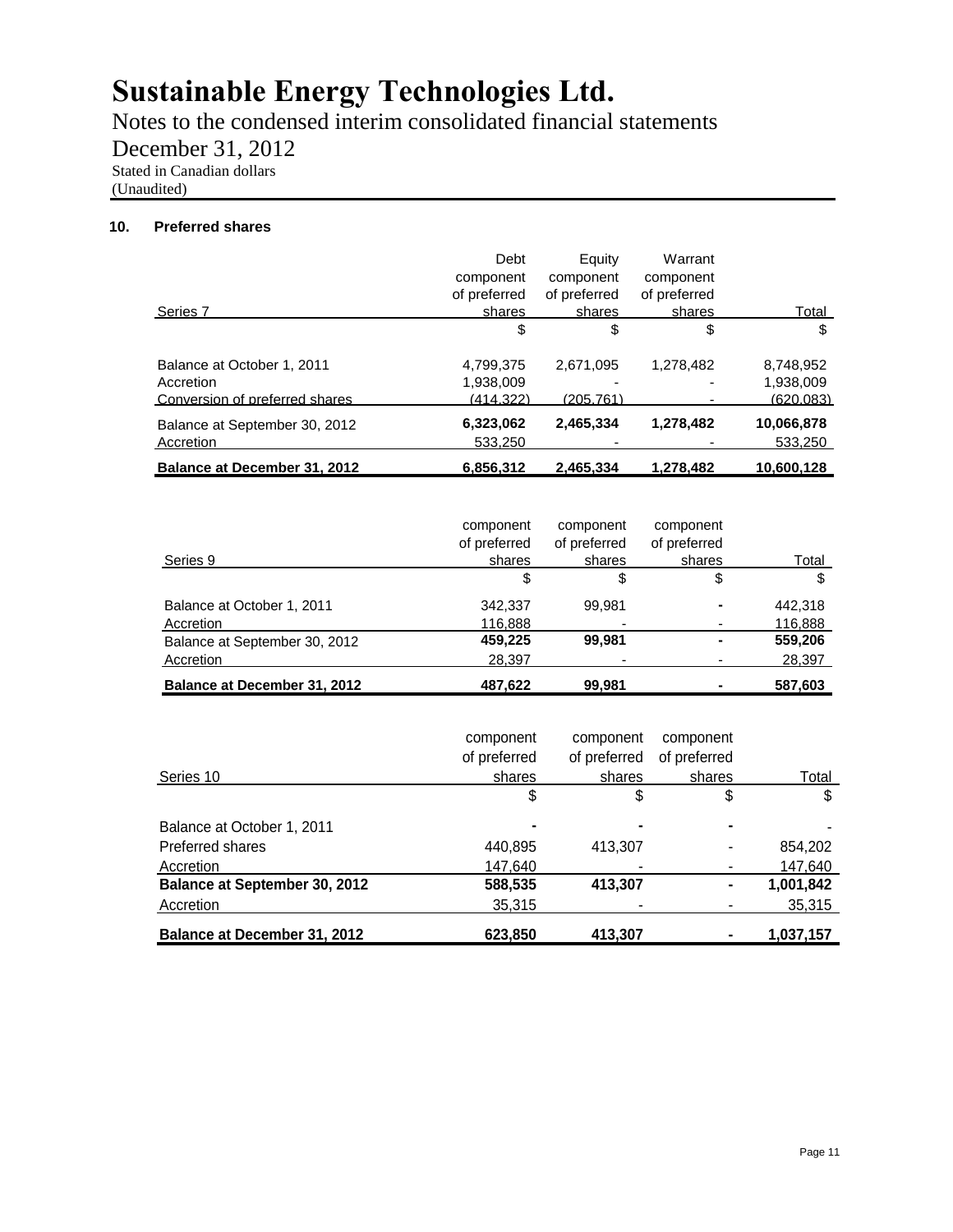Notes to the condensed interim consolidated financial statements

December 31, 2012

Stated in Canadian dollars

(Unaudited)

#### **10. Preferred shares (continued)**

| <b>Balance at December 31, 2012</b>  | 292,902      | 145,663      |              | 438,565   |
|--------------------------------------|--------------|--------------|--------------|-----------|
| Accretion                            | 17,253       |              |              | 17,253    |
| Warrants expired                     |              |              | (98,411)     | (98, 411) |
| <b>Balance at September 30, 2012</b> | 275.649      | 145.663      | 98.411       | 519,723   |
| Accretion                            | 55,879       |              |              | 55,879    |
| Preferred shares                     | 219,770      | 145.663      | 98.411       | 463,844   |
| Balance at October 1, 2011           |              |              |              |           |
|                                      | \$           | \$           | \$           | \$        |
| Series 11                            | shares       | shares       | shares       | Total     |
|                                      | of preferred | of preferred | of preferred |           |
|                                      | component    | component    | component    |           |
|                                      | Debt         | Equity       | Warrant      |           |

|                                      | Debt         | Equity       | Warrant      |         |
|--------------------------------------|--------------|--------------|--------------|---------|
|                                      | component    | component    | component    |         |
|                                      | of preferred | of preferred | of preferred |         |
| Series 12                            | shares       | shares       | shares       | Total   |
|                                      | \$           | \$           | \$           | \$      |
| Balance at September 30, 2011        |              |              |              |         |
| Preferred shares                     | 236,894      | 263,106      |              | 500,000 |
| <b>Accretion</b>                     | 46.053       |              |              | 46,053  |
| <b>Balance at September 30, 2012</b> | 282.947      | 263.106      |              | 546,053 |
| <b>Accretion</b>                     | 16,583       |              |              | 16,583  |
| <b>Balance at December 31, 2012</b>  | 299.530      | 263,106      |              | 562,636 |

| Series 13                                                      | Debt<br>component<br>of preferred<br>shares | Equity<br>component<br>of preferred<br>shares | Warrant<br>component<br>of preferred<br>shares | Total          |
|----------------------------------------------------------------|---------------------------------------------|-----------------------------------------------|------------------------------------------------|----------------|
|                                                                | \$                                          | \$                                            | \$                                             | \$             |
| Balance at September 30, 2012<br>Preferred shares<br>Accretion | 227.933<br>583                              | 158.090                                       | 95.044                                         | 481,067<br>583 |
| <b>Balance at December 31, 2012</b>                            | 228,516                                     | 158,090                                       | 95.044                                         | 481,650        |
| Total preferred shares December 31, 2012                       | 8,788,732                                   | 3,545,481                                     | 1,373,526                                      | 13,707,739     |
| Total preferred shares September 30, 2012                      | 7.929.418                                   | 3.387.391                                     | 1.376.839                                      | 12.693.648     |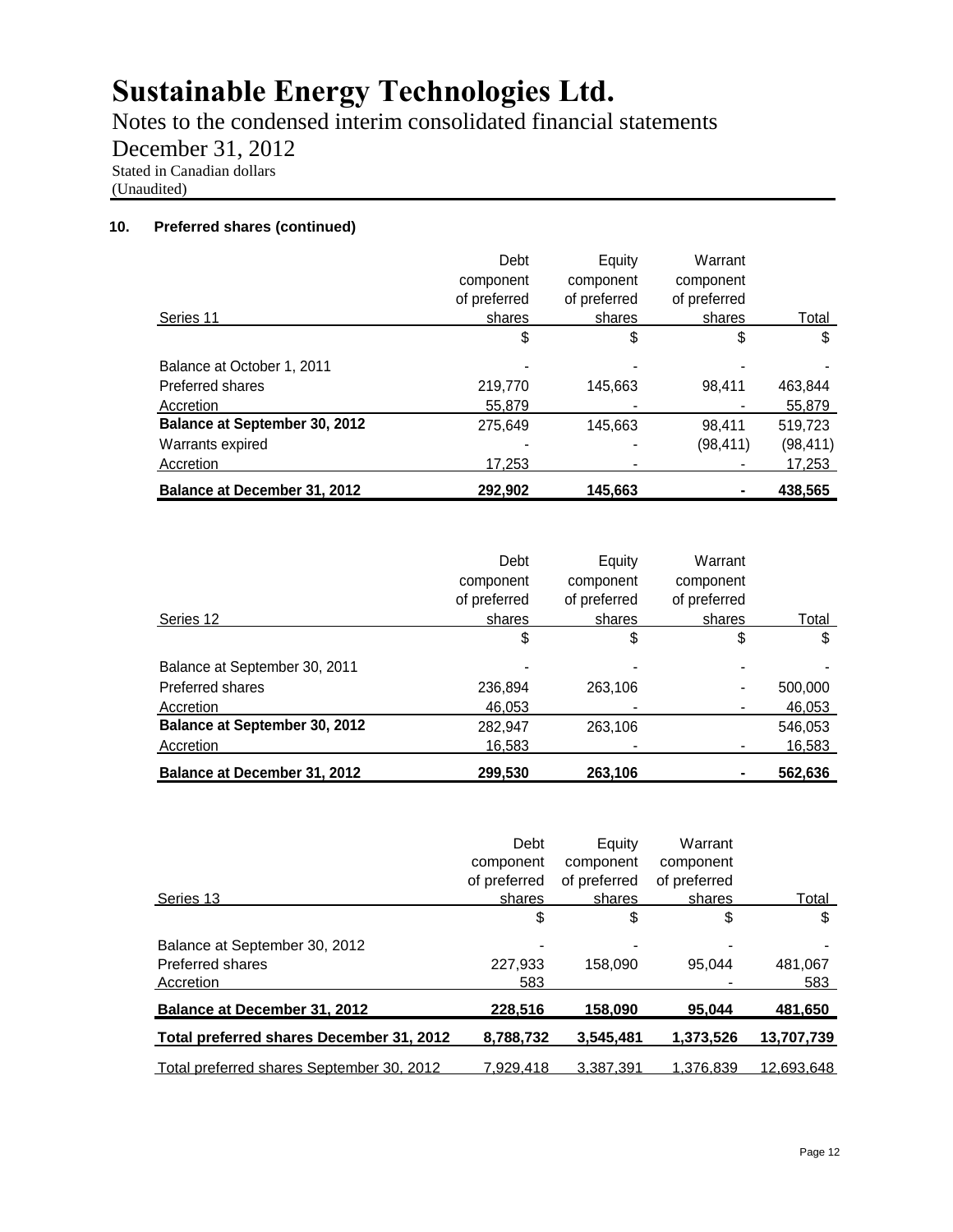Notes to the condensed interim consolidated financial statements December 31, 2012 Stated in Canadian dollars (Unaudited)

#### **10. Preferred shares (continued)**

Series 7 Class A Unit consisted of one (1) redeemable 8%, voting, First Preferred Share, Series 7 ("Series 7 Preferred Shares") and 2.8 detachable warrants ("Warrants") to acquire one (1) non-voting common share at an exercise price of \$3.00 per share until May 7, 2013. Series 7 Class B Unit consisted of one (1) Series 7 Preferred Share and 2.2 warrants to acquire one (1) voting common share at \$3.00 per share until May 7, 2013.

Holders of Series 7 Preferred Shares are entitled to receive as and when declared by the Board of Directors out of moneys of the Company applicable to the payment of annual dividends an amount equal to 8% of the then applicable Series 7 Redemption Price payable semi-annually, the first of such dividends to become payable October 15, 2009. In the event the annual 8% dividend is not declared and paid, such dividend shall be accretive to the Series 7 Redemption Price.

After October 14, 2011, the Series 7 Preferred Shares can be redeemed by the Company if within the 90 day period preceding the date of notice of redemption, the weighted average trading price has exceeded \$6.00 per share for at least 30 consecutive trading days and the average trading volume for such 30 consecutive trading days is at least \$200,000, the Company may redeem all but not less than all the Series 7 Preferred Shares at the then applicable Series 7 Redemption Price subject to the prior right of holders to exercise their right to convert the Series 7 Preferred Shares into common shares of the Company.

Holders of the Series 7 Preferred Shares may convert, at any time, the Series 7 Preferred Shares into that number of fully paid and non-assessable common shares equal to the then applicable Series 7 Redemption Price divided by the conversion price of \$1.50 per share. Series 7 Preferred Shares are automatically converted into common shares if (i) approved by a majority of the Series 7 Preferred Shares or (ii) the Company undertakes an underwritten public offering pursuant to a receipted prospectus or similar document for aggregate proceeds of \$20 million at a price per share of at least \$4.50.

The 1 First Preferred Share Series 8, entitles the holder to designate a representative to the board of directors of the Company for so long as the holder owns in the aggregate more than 10% of the issued and outstanding common shares of the Company on a fully diluted basis. The share is redeemable at a price of \$1.00, at the option of the holder.

On August 23, 2010, the Company issued First Preferred Shares Series 9 for gross proceeds of \$687,360. The Series 9 preferred shares are similar and rank pari passu to the Series 7 preferred shares, with the exception of the detachable warrants which were not issued as part of the Series 9 preferred shares. The 50,000 Series 9 shares are convertible at a price of \$1.55.. Doughty Hanson was also given 516,129 warrants exercisable for 1 year at \$1.55 as partial compensation for underwriting the equity commitment of \$3,000,000.

On October 5, 2010, the Company issued 80,000 First Preferred Shares Series 10 to Doughty Hanson, which are similar to and rank pari passu with the Series 7 preferred shares, with the exception of the detachable warrants which were not issued as part of the Series 10 preferred shares. The Series 10 preferred shares resulted in a cash inflow of \$800,000 and they are convertible at a price of \$1.40 and mature 5 years and 1 day from the date of issuance.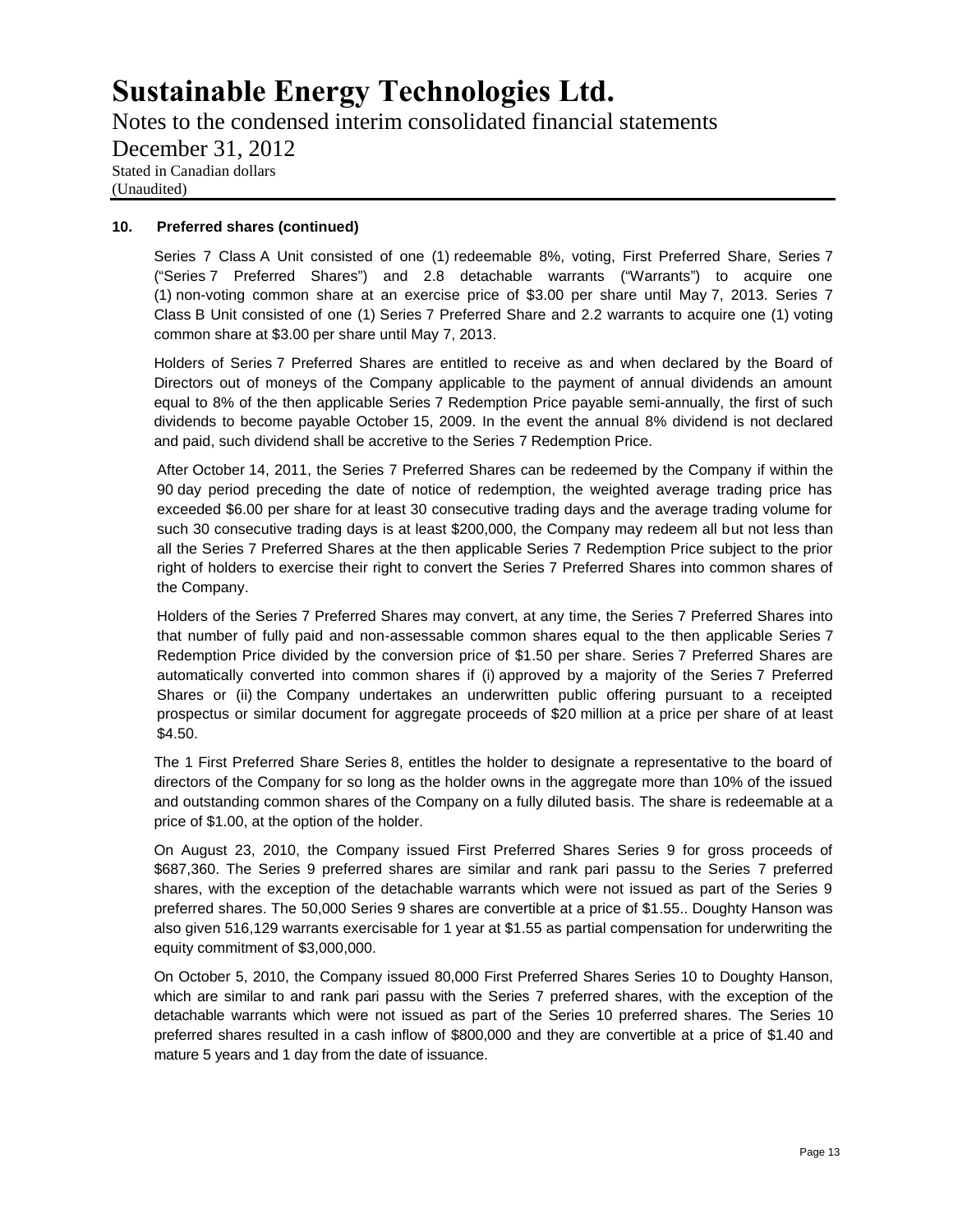Notes to the condensed interim consolidated financial statements December 31, 2012 Stated in Canadian dollars (Unaudited)

#### **10. Preferred shares (continued)**

On October 25, 2011, the Company issued 50,000 First Preferred Shares Series 11 to Doughty Hanson, which are similar to and rank pari passu with the Series 7 preferred shares, The Series 11 preferred shares resulted in a cash inflow of \$500,000 and they are convertible at a price of \$1.15 and mature 5 years and 1 day from the date of issuance. The debt component was measured at the issue date at the present value of the cash payment of dividends and principal under the terms of the preferred shares using a discount rate of 23% and a five year term. The difference between the debt component, the value of the warrants and the face value of preferred shares is classified as equity component of preferred shares. The debt component is accreted to its face value through a charge to loss using the effective interest method. The transaction costs were \$36,156. Doughty Hanson was also given 634,783 additional warrants exercisable for a period of one year at \$1.15.

On December 19, 2011, the Company issued 50,000 First Preferred Shares Series 12 to Doughty Hanson, which are similar to and rank pari passu with the Series 7 preferred shares with the exception of the detachable warrants which were not issued as part of the Series 12 preferred shares.. The Series 12 preferred shares resulted in a cash inflow of \$500,000 and they are convertible at a price of \$0.80 and mature 5 years and 1 day from the date of issuance. The debt component was measured at the issue date at the present value of the cash payment of dividends and principal under the terms of the preferred shares using a discount rate of 23% and a five year term. The difference between the debt component and the face value of preferred shares is classified as equity. The debt component is accreted to its face value through a charge to loss using the effective interest method.

On December 27, 2012, the Company issued 50,000 First Preferred Shares Series 13 to Doughty Hanson, pursuant to a commitment agreement dated October 19, 2011, which are similar to and rank pari passu with the Series 7. The Series 13 preferred shares resulted in a cash inflow of \$500,000 and they are convertible at a price of \$0.40 and mature 5 years and 1 day from the date of issuance. The debt component was measured at the issue date at the present value of the cash payment of dividends and principal under the terms of the preferred shares using a discount rate of 23% and a five year term. The difference between the debt component and the face value of preferred shares is classified as equity. The debt component is accreted to its face value through a charge to loss using the effective interest method. The transaction costs were \$18,934. Doughty Hanson was also given 1,250,000 additional warrants exercisable for a period of two years at \$0.50.

#### **11. Share capital**

#### *Authorized,* unlimited number

The authorized capital of Sustainable consists of an unlimited number of common shares without nominal or par value, and an unlimited number of preferred shares, issuable in series, without nominal or par value.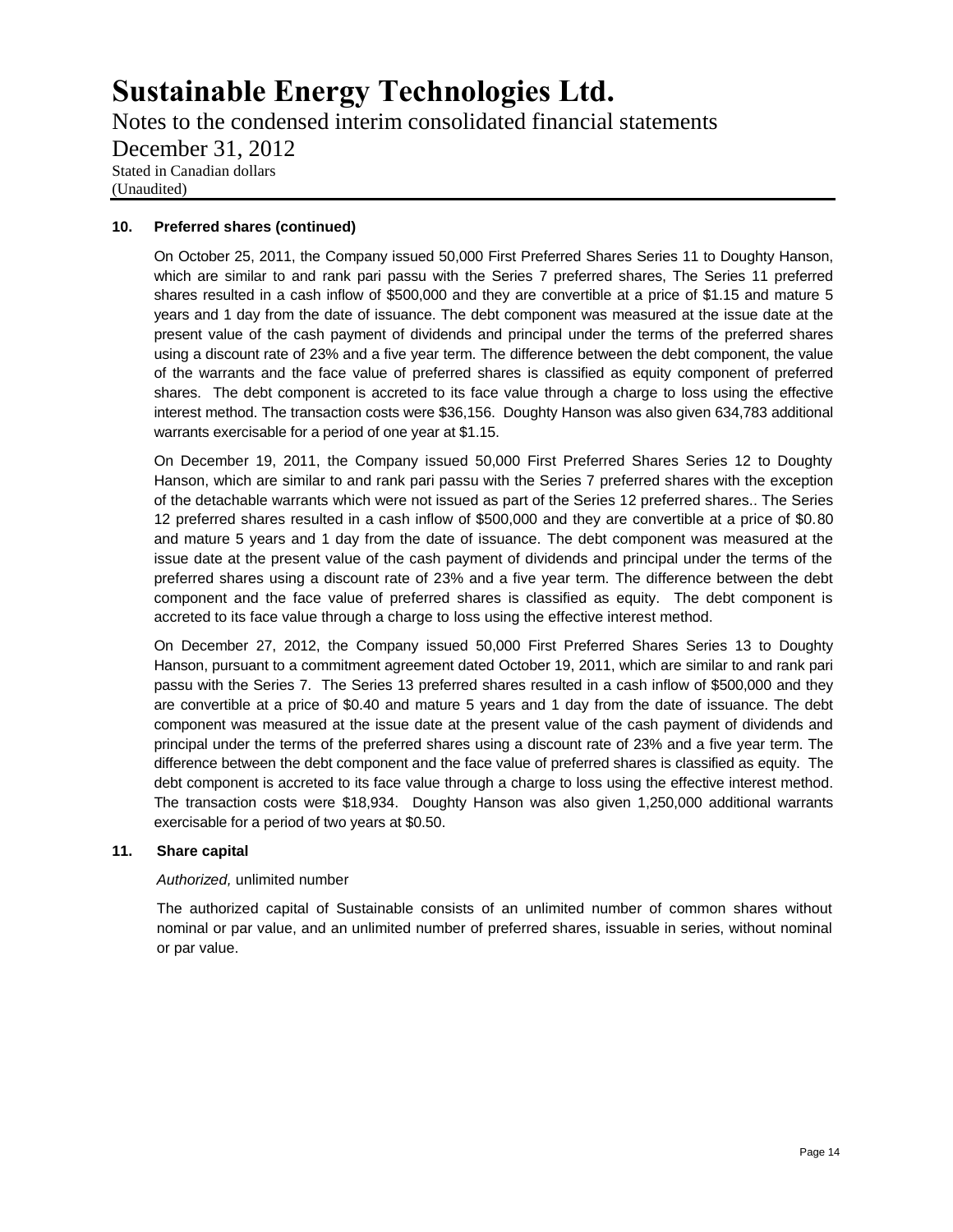Notes to the condensed interim consolidated financial statements

December 31, 2012 Stated in Canadian dollars

(Unaudited)

#### **11. Share capital (continued)**

Unlimited number of common shares without par value Unlimited number of First Preferred Shares Series 7 to 13

*Issued*

| Common shares                      | Number of<br>shares <sup>"</sup> | Amount<br>$\mathfrak{s}^{\scriptscriptstyle\cup}$ |
|------------------------------------|----------------------------------|---------------------------------------------------|
| Balance, October 1, 2011           | 20,023,411                       | 34,258,068                                        |
| Issuance of common shares          | 280,000                          | 140,000                                           |
| Conversion of preferred shares     | 612,186                          | 606,463                                           |
| Adjustment on reduction of deficit |                                  | (30,000,000)                                      |
| Balance, September 30, 2012        | 20,915,597                       | 5,004,531                                         |
| Conversion of preferred shares     |                                  |                                                   |
| Issuance of common shares          |                                  |                                                   |
| Balance, December 31, 2012         | 20,915,597                       | 5,004,531                                         |

(1) Adjusted to reflect the 10:1 share consolidation completed on December 20, 2012

#### *Adjustment to share capital and deficit*

On August 21, 2012 the Company received shareholder approval to reduce the stated share capital and the deficit of the Company by \$30,000,000.

#### *Common share consolidation*

On December 20, 2012, the Company completed a 10:1 share consolidation of all its outstanding common shares. As such, all common shares, per common share amounts, stock option and warrant figures in the current and comparative periods have been adjusted to reflect this change.

#### *Restricted Shares*

In June 2012, the Company issued debentures and in conjunction with the issuance of the debentures, a total of 280,000 restricted common shares of the Company were issued to the debenture holders (Note 9). A total of  $32,000$  (2011 – nil) shares were released immediately. The remaining shares will be released to the debenture holders on a quarterly basis ending.As at December 31, 2012 there were 217,000 (2011 – nil) shares remaining to be released.

#### *Weighted average number of common shares*

The weighted average number of shares for December 31, 2012 and December 31, 2011 was determined by excluding stock options and warrants because the Company was in a loss position. In calculating diluted common share amounts for December 31, 2012 and 2011, the Company excluded 1,026,587 (2011 – 976,587) preferred shares convertible into 8,178,078 (2011 – 6,928,078) common shares, 5,585,193 (2011 – 4,254,823) warrants and 1,559,372 (2011 – 1,344,530) options because the exercise price was greater than the average market price of its common shares during the period.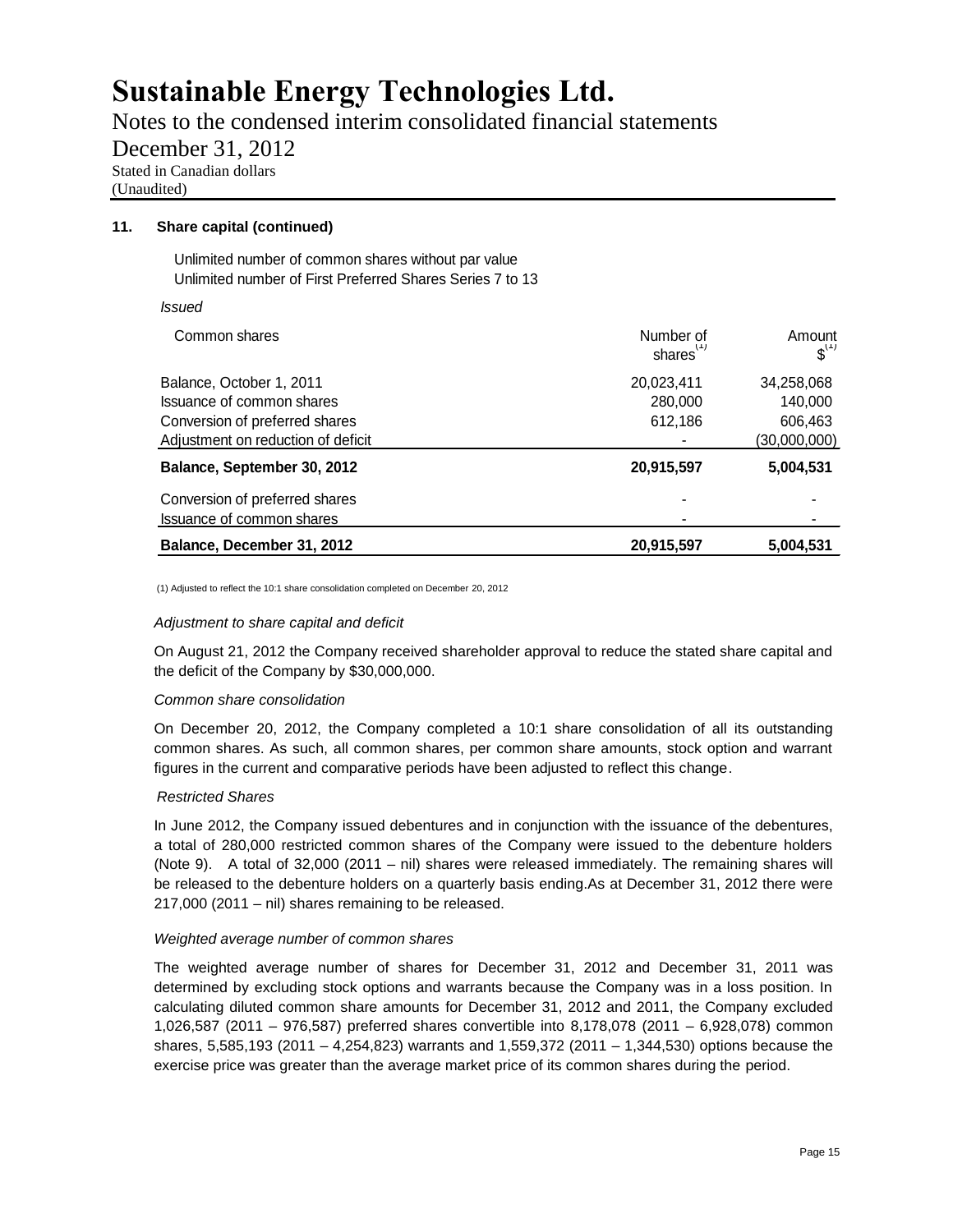Notes to the condensed interim consolidated financial statements

December 31, 2012

Stated in Canadian dollars

(Unaudited)

#### **12. Warrants**

Changes in the Company's purchase warrants are as follows:

|                            |                    |               |           | Allocated  |
|----------------------------|--------------------|---------------|-----------|------------|
|                            | <b>Issued with</b> |               | Total     | fair       |
|                            | common or          | <b>Broker</b> | purchase  | market     |
|                            | preferred shares   | warrants      | warrants  | value      |
|                            |                    |               |           | \$         |
| Balance, October 1, 2011   | 3,513,691          | 219.050       | 3,732,741 | 2,275,418  |
| Warrants issued            | 1,834,783          |               | 1,834,783 | 362.411    |
| Warrants expired           | (484.848)          | (112,700)     | (597,549) | (367, 178) |
| Balance September 30, 2012 | 4,863,626          | 106.350       | 4,969,976 | 2,270,651  |
| Warrants expired           | (634, 783)         |               | (634,783) | (98, 411)  |
| Warrants issued            | 1,250,000          |               | 1,250,000 | 95,044     |
| Balance, December 31, 2012 | 5,478,843          | 106,350       | 5,585,193 | 2,267,284  |

(1) Adjusted to reflect the 10:1 share consolidation completed on December 20, 2012

- 634,783 purchase warrants were issued to Doughty Hanson on October 25, 2011 exercisable for a period of one year at \$1.15. These warrants were partial compensation for underwriting the equity commitment of \$1,500,000 in October 2011. The Black Scholes option model was used to calculate the fair value of the warrants using a nil dividend yield, a 1.18% interest rate and a volatility of 100%. The fair market value at issuance was \$98,411.
- 1,200,000 additional warrants were issued to Doughty Hanson on May 1, 2012 exercisable for a period of one year at \$0.50. These warrants were compensation for extending the equity commitment agreement of \$1,500,000 as security for the bank line to April 30, 2013. The Black Scholes option model was used to calculate the fair value of the warrants using a nil dividend yield, a 1.06% interest rate and a volatility of 113%. The fair market value at issuance was \$264,000.
- 1,250,000 additional warrants were issued to Doughty Hanson on December 27, 2012 exercisable for a period of five years at \$0.50. These warrants were issued in conjunction with the issue of Series 13 Preferred Shares. The Black Scholes option model was used to calculate the fair value of the warrants using a nil dividend yield, a 1.31% interest rate and a volatility of 114.49%. The fair market value at issuance was \$95,044.

#### **13. Share based payments**

The Company has established an option plan (the "Plan") whereby the Company may grant options to purchase common shares to directors, officers, employees, and consultants. Options generally vest over a 3-year period with 1/6 vesting every 6 months. The Company's plan allows for a maximum term on any options to be ten years. The Company, at the discretion of the Board of Directors, may issue options to a maximum of 3,289,432. The plan was approved by the shareholders on September 2, 2010. The minimum price at which the options may be granted is the closing price on the TSX-V on the date of issue.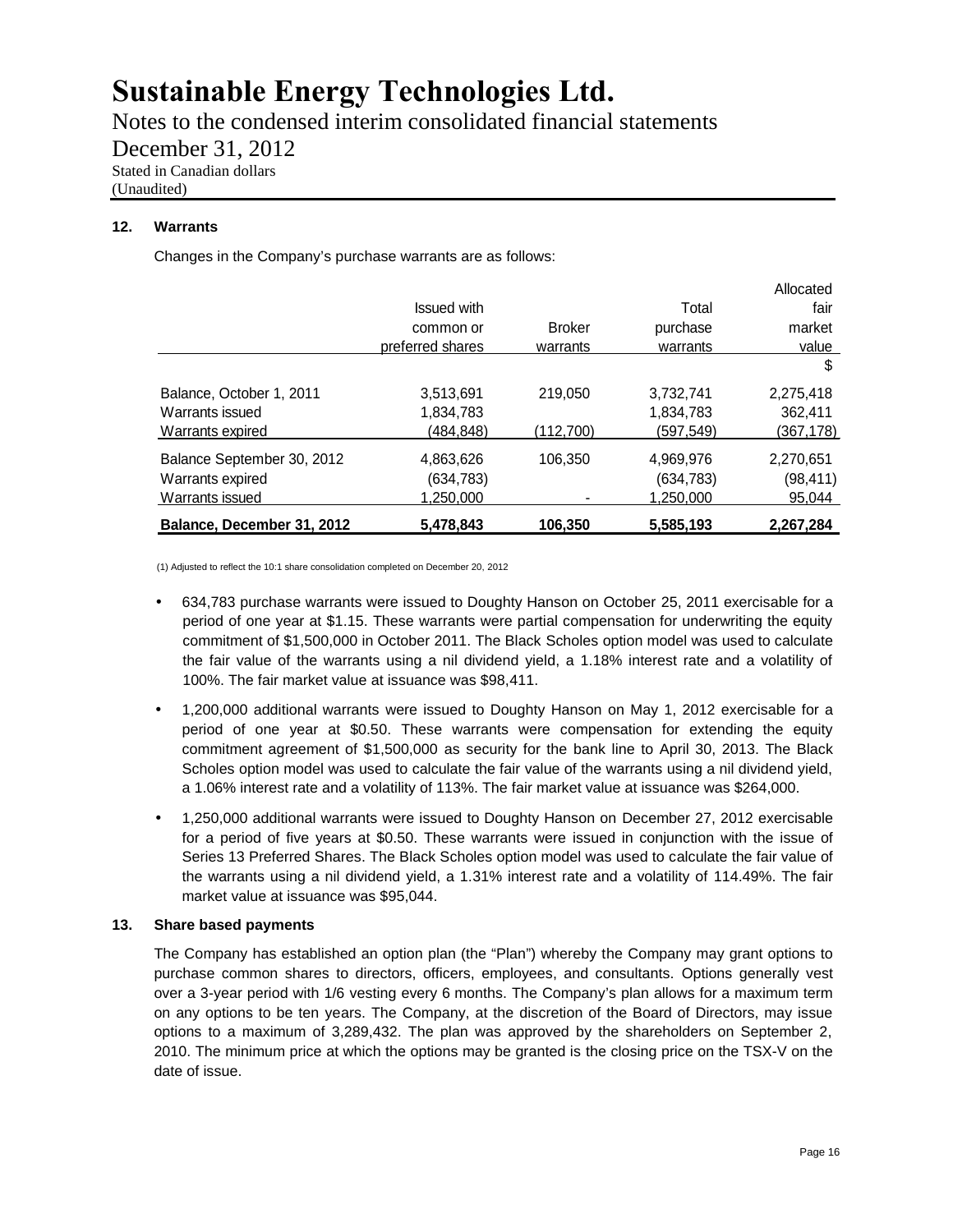Notes to the condensed interim consolidated financial statements

December 31, 2012

Stated in Canadian dollars

(Unaudited)

#### **13. Share based payments (continued)**

The following summarizes information about stock options outstanding as at December 31, 2012:

|                             | Number of  | average   | Number of     | Weighted         |
|-----------------------------|------------|-----------|---------------|------------------|
|                             | options to | price to  | options to    | average price to |
|                             | employees  | employees | non-employees | non-employees    |
|                             |            | \$        |               | \$               |
| Balance, October 1, 2011    | 1,315,301  | 1.80      | 129.230       | 2.30             |
| Granted                     | 250,000    | 1.00      | 200,000       | 1.00             |
| Forfeited                   | (235,158)  | 2.00      |               |                  |
| Balance, September 30, 2012 | 1,330,142  | 1.60      | 329,230       | 1.50             |
| Forfeited                   | (100, 000) | 1.74      | -             |                  |
| Balance, December 31, 2012  | 1,230,142  | 1.28      | 329,230       | 1.50             |

(1) Adjusted to reflect the 10:1 share consolidation completed on December 20, 2012

|                                  |           |          | Outstanding options |           | Exercisable options |
|----------------------------------|-----------|----------|---------------------|-----------|---------------------|
|                                  |           |          | Weighted            |           |                     |
|                                  |           | Weighted | average             |           | Weighted            |
| Range of exercise                |           | average  | years to            |           | average             |
| prices                           | Options   | price    | expiry              | Options   | price               |
|                                  |           | \$       |                     |           | \$                  |
| $$0.50 - $1.00$                  | 450.000   | 1.00     | 9.25                | 75,000    | 1.00                |
| $$1.40 - $1.60$                  | 475.000   | 1.46     | 6.75                | 446.667   | 1.46                |
| $$1.70 - $1.90$                  | 231.872   | 1.79     | 3.12                | 228.539   | 1.78                |
| $$2.00 - $2.50$                  | 342,500   | 2.09     | 5.50                | 342,500   | 2.24                |
| $$2.60 - $3.50$                  | 40.000    | 3.50     | 5.44                | 40.000    | 3.50                |
| $$3.60 - $4.00$                  | 20,000    | 4.00     | 7.02                | 16,667    | 4.00                |
| <b>Balance December 31, 2012</b> | 1,559,372 | 1.31     | 6.62                | 1,149,372 | 1.71                |

(1) Adjusted to reflect the 10:1 share consolidation completed on December 20, 2012

The total share-based compensation calculated for the period ended December 30, 2012 was a recovery of \$43,737 (2011 – expense of \$26,751).

#### **14. Capital management**

The Company's objectives when managing capital is to safeguard the entity's ability to continue as a going concern, so that it can continue to provide returns for shareholders and benefits for other stakeholders. The Company sets the amount of capital in proportion to risk. The Company manages the capital structure and makes adjustments to it in light of changes in economic conditions and the risk characteristics of the underlying assets. The Company's objective is met by obtaining adequate equity funding to provide for the possibility that cash flows from operations will not be sufficient to meet future cash flow requirements. The Board of Directors does not establish quantitative return on capital criteria for management; but rather promotes year over year sustainable profitable growth.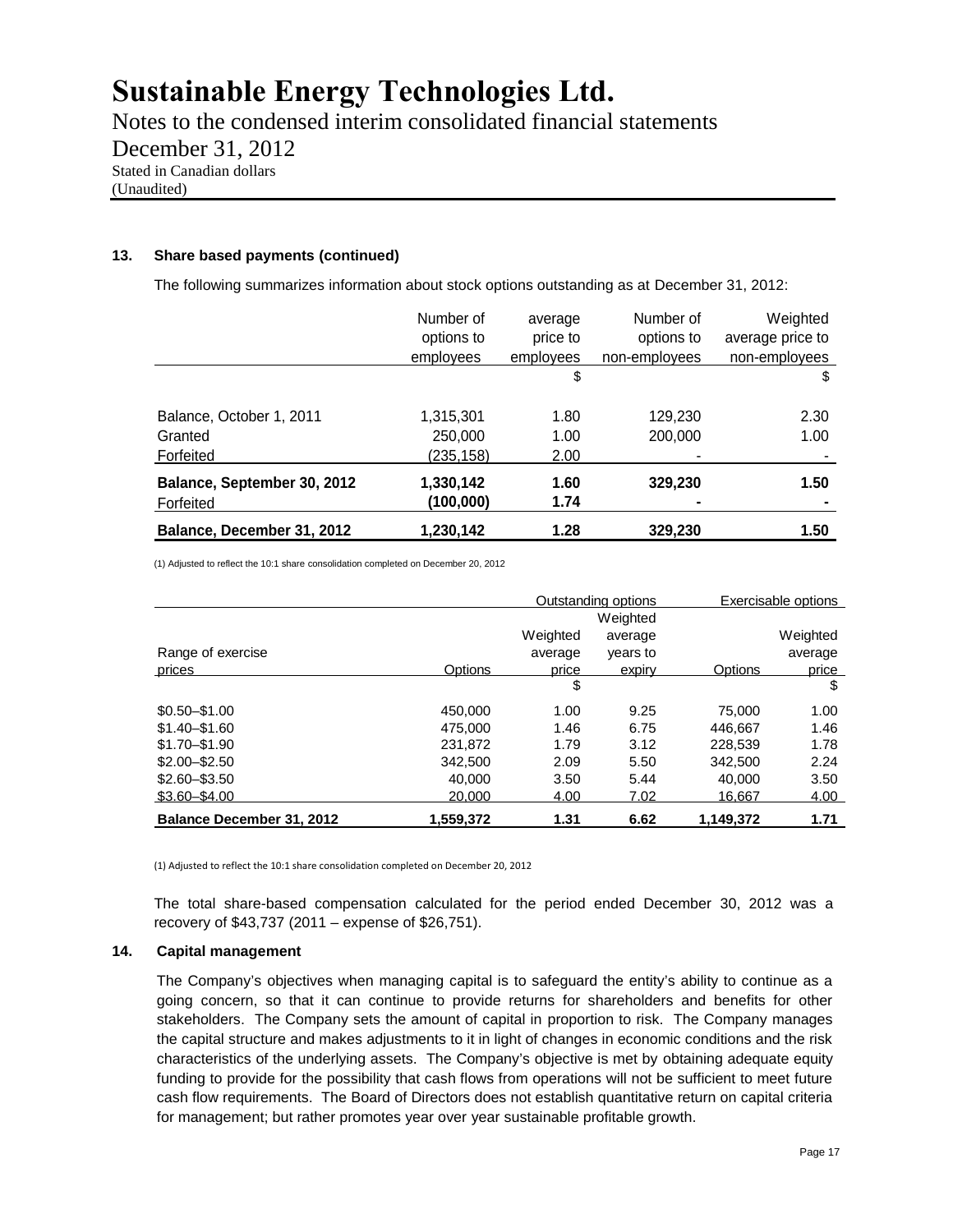Notes to the condensed interim consolidated financial statements

December 31, 2012

Stated in Canadian dollars

(Unaudited)

#### **14. Capital management (continued)**

The Company defines capital as the aggregate of total shareholders' equity, cash and cash equivalents and bank loan as follows:

|                                                     | December 31,<br>2012                  | September 30,<br>2012                        |
|-----------------------------------------------------|---------------------------------------|----------------------------------------------|
|                                                     |                                       | \$                                           |
| Total shareholders' deficiency<br>Cash<br>Bank loan | (8,377,666)<br>237,322<br>(1,005,642) | (6.957.192)<br>256.104<br><u>(1,443,830)</u> |
| <b>Total capital</b>                                | (9, 145, 986)                         | (8.144.918)                                  |

There have been no changes to the Company's objectives in managing capital or in the management of capital since September 30, 2012. The Company presently has negative total capital and is currently working toward reversing this. (Note 2(b))

#### **15. Financial instruments and financial risk management**

#### *Credit risk*

The Company does not have any significant credit risk exposure to any single counterparty or any group of counterparties having similar characteristics at December 31, 2012. The credit risk on cash and cash equivalents is considered to be limited because the counterparties are financial institutions with high credit ratings assigned by international credit rating agencies. The Company submits all credit applications to the Export Development Corporation (EDC) for accounts receivable insurance and has a cash only policy if credit approval is not granted by EDC.

The following table illustrates the Company's receivables and advances:

|                             | December 31,<br>2012 | September 30.<br>2012 |
|-----------------------------|----------------------|-----------------------|
|                             |                      | \$                    |
| Trade                       | 223,959              | 596,115               |
| <b>Taxation authorities</b> | 335,728              | 308,511               |
| Emplovee advances           | 11,200               | 8.800                 |
|                             | 570,887              | 913.426               |

The Company assesses quarterly if there should be any impairment of the financial assets of the Company. During the period ended December 31, 2012 there was no impairment or allowance required on any of the financial assets of the Company.

The maximum exposure to credit risk is represented by the carrying amount on the statement of financial position. There are no material financial assets that the Company considers past due, as the \$102,626 are over 90 days past due but are EDC insured and the accounts have subsequently been collected.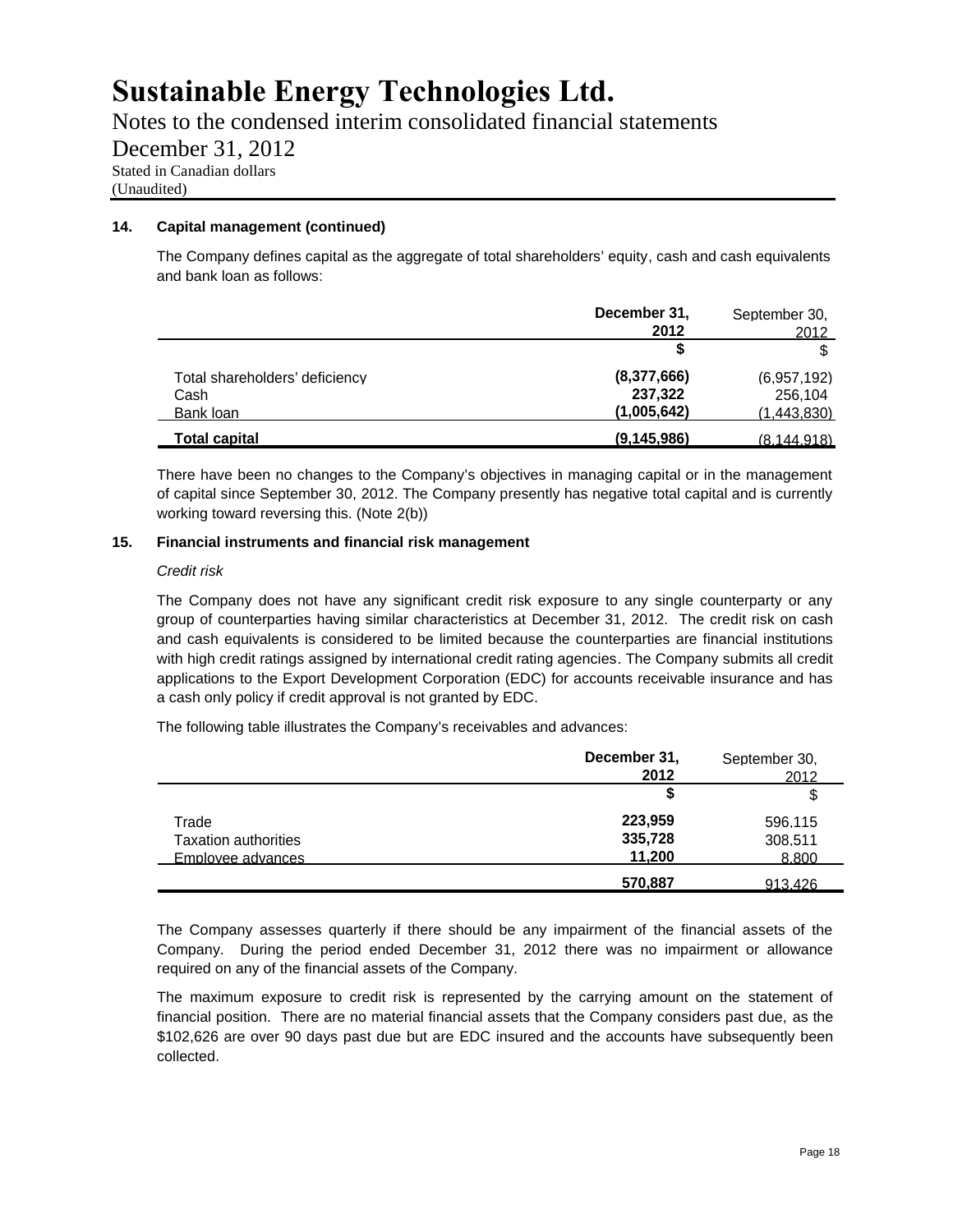Notes to the condensed interim consolidated financial statements

December 31, 2012

Stated in Canadian dollars

(Unaudited)

#### **15. Financial instruments and financial risk management (continued)**

*Credit risk (continued)*

The following is a schedule of trade receivables:

|                                                       | December 31,<br>2012 | September 30,<br>2012 |
|-------------------------------------------------------|----------------------|-----------------------|
|                                                       | \$                   | \$                    |
| Neither impaired or past due                          | 49,851               | 320.410               |
| Not impaired but past due in the following<br>periods |                      |                       |
| $31 - 60$ days                                        | 1,243                | 101,739               |
| 61 - 90 days                                          | 493                  | 71,339                |
| over 90 days                                          | 172,372              | <u> 102.627 </u>      |
|                                                       | 223,959              | 596.115               |

#### *Liquidity risk*

The Company's operating cash requirements, including amounts projected to complete the Company's existing capital expenditure program, are continuously monitored and adjusted as input variables change. These variables include but are not limited to available bank lines and government assistance. As these variables change, liquidity risks may necessitate the need for the Company to conduct equity issues or obtain project debt financing. There is no assurance that adequate funds from equity or debt markets will be available to the Company in a timely manner. The Company also mitigates liquidity risk by maintaining an insurance program to minimize exposure to insurable losses.

The following are the contractual maturities of financial liabilities at December 31, 2012:

| <b>Financial liabilities</b>                    | < 1 Year  | 1-3 Years    | Thereafter | Total      |
|-------------------------------------------------|-----------|--------------|------------|------------|
| Accounts payable and accrued liabilities        | 2,396,550 | ۰            | ۰          | 2,396,550  |
| Bank loan                                       | 1,005,642 | ۰            | ۰          | 1,005,642  |
| Due to director                                 | 100,000   |              |            | 100,000    |
| Energy Northwest obligation                     | 48,750    | 87,749       | ۰          | 136,499    |
| Government grant obligation                     | 114,000   | 200,120      |            | 314,120    |
| Commitments (Note 20)                           | 177,104   | 312,000      | ٠          | 489,104    |
| <b>Debentures</b>                               | 72,000    | 770,000      | 213,000    | 1,055,000  |
| Preferred shares Series 7, 9, 10, 11, 12 and 13 | ٠         | 11,791,418   | 3,405,427  | 15,196,845 |
| <u>Total</u>                                    | 3,914,046 | 13, 161, 287 | 3,618,427  | 20,693,760 |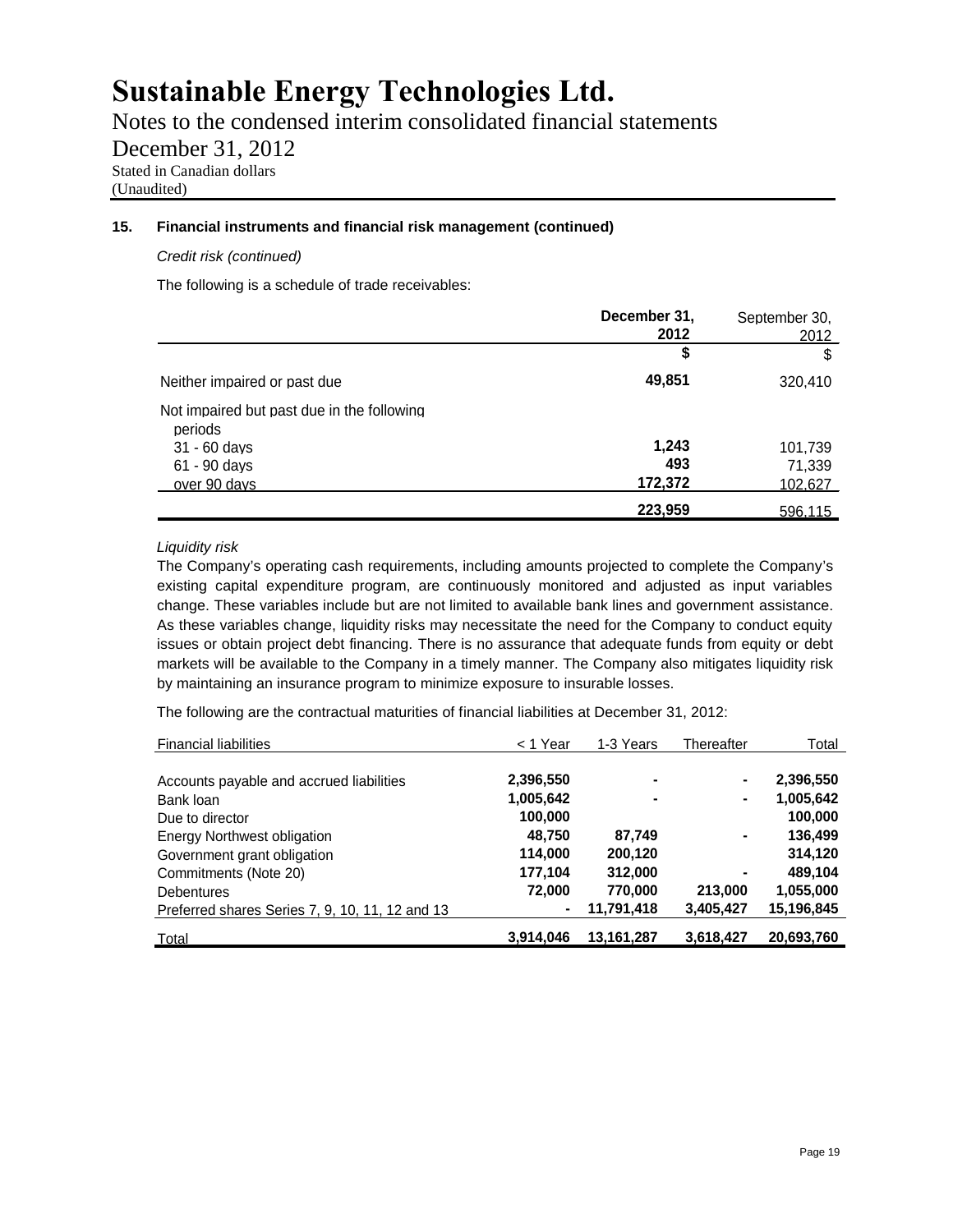Notes to the condensed interim consolidated financial statements

December 31, 2012

Stated in Canadian dollars

(Unaudited)

#### **15. Financial instruments and financial risk management (continued)**

#### *Foreign currency risk*

The Company's exposure to currency risk on monetary assets and liabilities based on carrying amount in Canadian currency was as follows for the three month period ended December 31, 2012:

|                                          | <b>Euros</b>             | <b>US Dollars</b> | Total     |
|------------------------------------------|--------------------------|-------------------|-----------|
|                                          |                          | \$                | \$        |
| Cash                                     | 59.704                   | 127,509           | 187,213   |
| Accounts receivable and advances         | 228,979                  | 310,042           | 539,021   |
| Accounts payable and accrued liabilities | 427,268                  | 29,441            | 456,709   |
| <b>Energy Northwest obligation</b>       | $\overline{\phantom{0}}$ | 92.430            | 92,430    |
|                                          | 715.951                  | 559,422           | 1,275,373 |

Assuming all other variables remain constant, a \$0.05 change in the Canadian/US exchange rate would affect the Company's net loss by approximately \$4,619 for the period ended December 31, 2012 respectively, (2011 - \$67,609). Assuming all other variables remain constant, a \$0.05 change in the Canadian/Euro exchange rate would change the Company's net loss by approximately \$1,951 for the period ended December 31, 2012 (2011- \$31,719). An opposite change in the Canadian/Euro exchange rate will result in an opposite impact on net loss. The Company had no forward exchange rate contracts in place as at or during the period ended December 31, 2012.

#### *Fair value of financial instruments*

The carrying value and fair value of these financial instruments at December 31, 2012 is disclosed below by financial instrument category, as well as any related gain, loss, expense or revenue for the year period December 31, 2012:

| <b>Financial instrument</b>              | value     | <b>Fair value</b> | Gain/(loss) |
|------------------------------------------|-----------|-------------------|-------------|
|                                          | \$        |                   |             |
| Accounts receivable and advances         | 570,887   | 570,887           |             |
| Accounts payable and accrued liabilities | 2,396,550 | 2,396,550         |             |
| Bank debt                                | 1,005,642 | 1,005,642         |             |
| Due to director                          | 100,000   | 100,000           |             |
| Energy Northwest obligation              | 95,958    | 95.958            |             |
| Government grant obligation              | 228,146   | 228,146           |             |
| <b>Debentures</b>                        | 558,680   | 558,680           |             |
| <b>Preferred shares</b>                  | 8,788,732 | 8,788,732         |             |

The Company categorizes its financial instruments carried at fair value into one of three different levels depending on the observability of the inputs employed in the measurement. At December 31, 2012, the Company valued cash and cash equivalents using Level 1 input and the embedded derivatives on the Company's debentures (note 9) and Energy Northwest obligation (note 7) were measured at a fair value using level 3 inputs.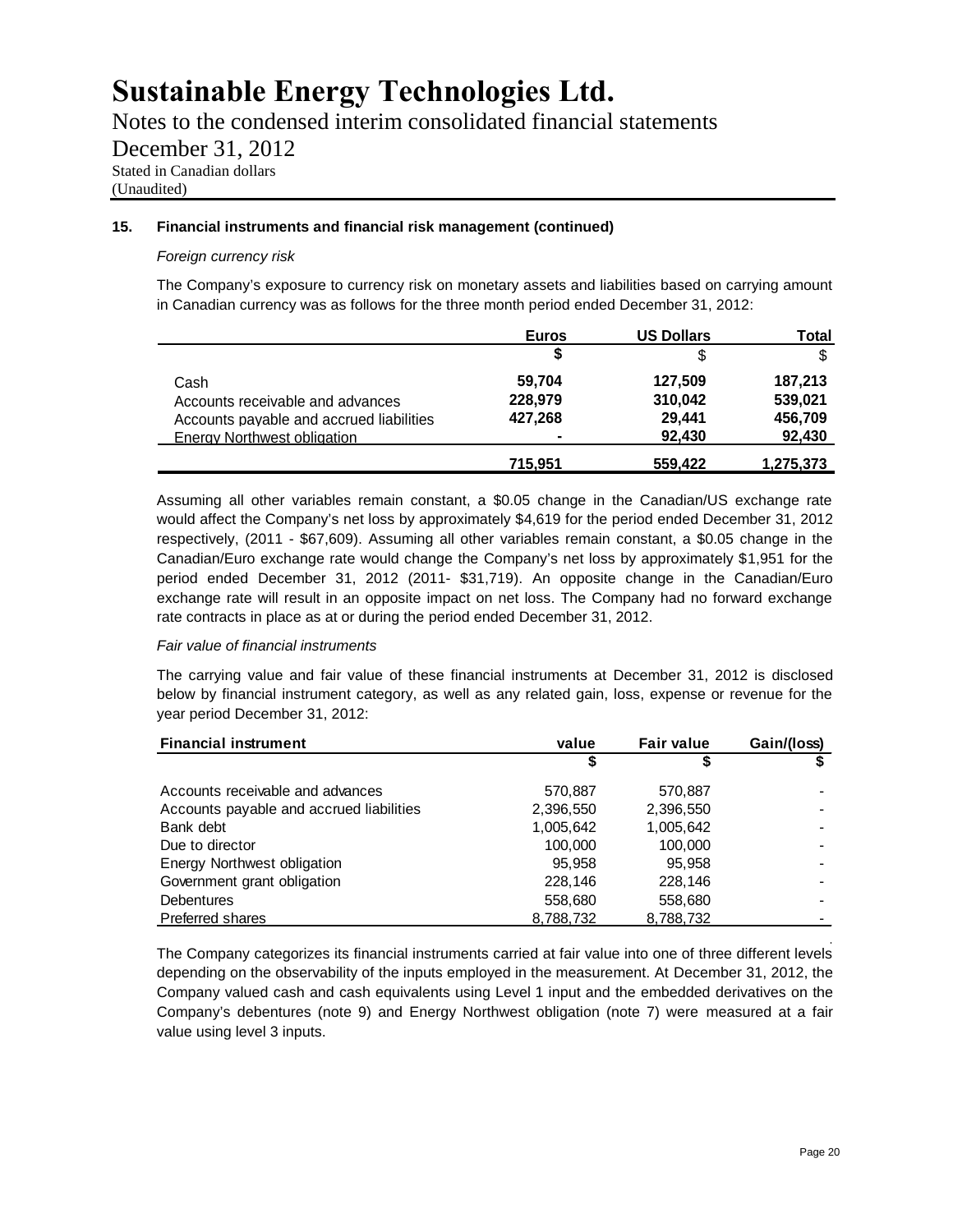Notes to the condensed interim consolidated financial statements

December 31, 2012

Stated in Canadian dollars

(Unaudited)

#### **16. Related party transactions**

Other than as disclosed elsewhere in the consolidated financial statements, the Company had the following related party transaction:

Included in general and administrative expense is salaries and benefits for key management personnel and directors of \$77,468 (2011 - \$96,542) and share based compensation of \$Nil (2011 - \$6,018). Included in operations expense are salaries, consulting fees and benefits for key management personnel and directors of \$49,500 (2011 - \$50,500) and share based compensation of \$9,945 (2011 – 5,948).

Key management personnel and directors subscribed for \$69,000 of the debentures (Note 9) issued in June 2012 and received 82,800 (2011 – nil) bonus shares (Note 10) valued at \$4,140 (2011 - \$nil) as at December 31, 2012. Interest expense of \$2,423 (\$2011 - \$nil) has been included in financing costs related to these debentures.

In December, 2012 the Company received \$100,000 from a director. The Company has agreed to issue to a director an \$114,000 debenture at an original discount rate of 12.5% to net the Company \$100,000, at the same terms as the debentures described in Note 9. This transaction is subject TSX-V approval and so the amount has been shown as a current liability until approval has been received.

Revenue and expense transactions are in the normal course of operations and were based on the exchange value of the service provided, which approximates those amounts of consideration with third parties.

#### **17. Financing costs**

|                                          | 2012    | 2011    |
|------------------------------------------|---------|---------|
|                                          | \$      | \$      |
| Interest on northwest obligation         | 4.314   | 65,569  |
| Interest on bank debt                    | 19,966  | 16,924  |
| Interest on debenture                    | 28,090  |         |
| Accretion of government grant obligation | 13.411  |         |
| Accretion of preferred shares            | 631.381 | 461.895 |
| Amortization of financing fees           | 66,000  | 75,151  |
| Other                                    | 343     |         |
| Total                                    | 763,505 | 619,539 |

#### **18. Personnel expenses**

|                   | 2012    | 2011    |
|-------------------|---------|---------|
|                   | \$      | \$      |
|                   | 241,691 | 428,820 |
| Wages<br>Benefits | 12.026  | 28.286  |
| <b>Total</b>      | 253,717 | 457,106 |
|                   |         |         |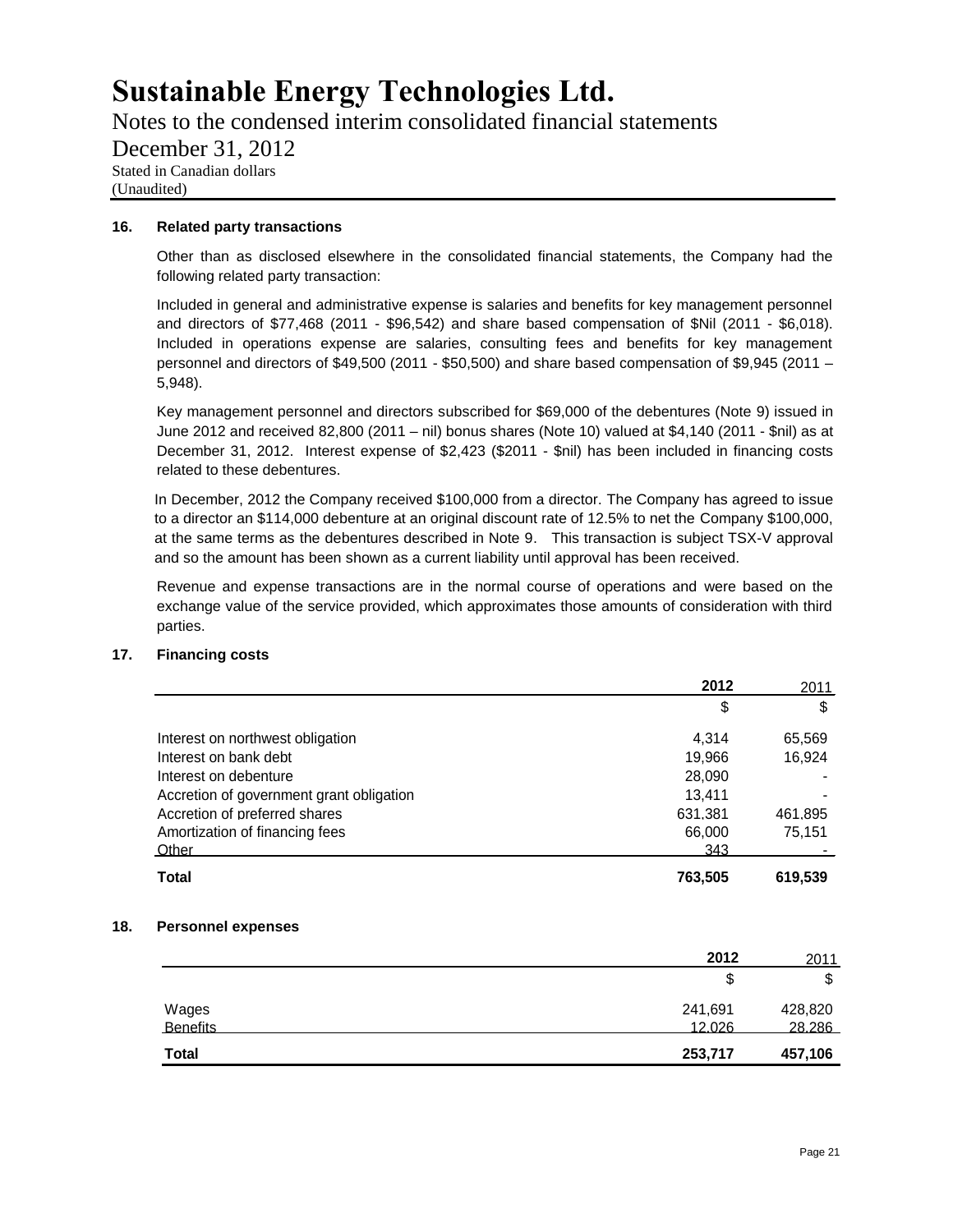Notes to the condensed interim consolidated financial statements

December 31, 2012

Stated in Canadian dollars

(Unaudited)

#### **19. Supplemental information**

The changes in non-cash working capital for the three month periods ended December 31, 2012 and 2011 are as follows:

|                                          | 2012      | 2011             |
|------------------------------------------|-----------|------------------|
|                                          | S         | \$               |
| Operating activities                     |           |                  |
| Decrease (increase) in assets            |           |                  |
| Accounts receivable and advances         | 350,890   | 112,252          |
| Prepaid expense and deposits             | (18, 631) | 136,969          |
| Inventory                                | 12,920    | 250,099          |
|                                          | 345,179   | 499.320          |
| Increase (decrease) in liabilities       |           |                  |
| Accounts payable and accrued liabilities | 565,542   | <u>(485,599)</u> |
|                                          | 910,721   | 13.721           |

#### **20. Commitments**

(a) At December 31, 2012, Sustainable Energy had commitments for premise, equipment leases, investor relation agreements, and software installation as follows:

|                            | December 31,<br>2012 |
|----------------------------|----------------------|
|                            |                      |
| Less than one year         | 177,104              |
| Between one and five years | 312,000              |
| More than five years       |                      |
|                            | 489,104              |

Subsequent to December 31, 2012, the Company entered into a new lease agreement for premises. The lease is for a 5 year term ending March 31, 2018. The lease has a renewal option for an additional 5 year term.

- (b) Consulting services were provided in fiscal 1998 to the Company. Repayment including interest at an annual rate of 20% per year is contingent upon SEL achieving sales (\$Nil to date) or capital funding of \$2,000,000 US, \$342,000 US has been received to December 31, 2012. At December 31, 2012, the total contingent amount payable including accrued interest was approximately \$425,742 (\$427,925 US) (2011 - \$429,768, \$373,911 US).
- (c) There is a legal action for which the ultimate result cannot be ascertained at this time. Management does not expect the outcome of these proceedings to have a material effect on the financial position or results of operations.